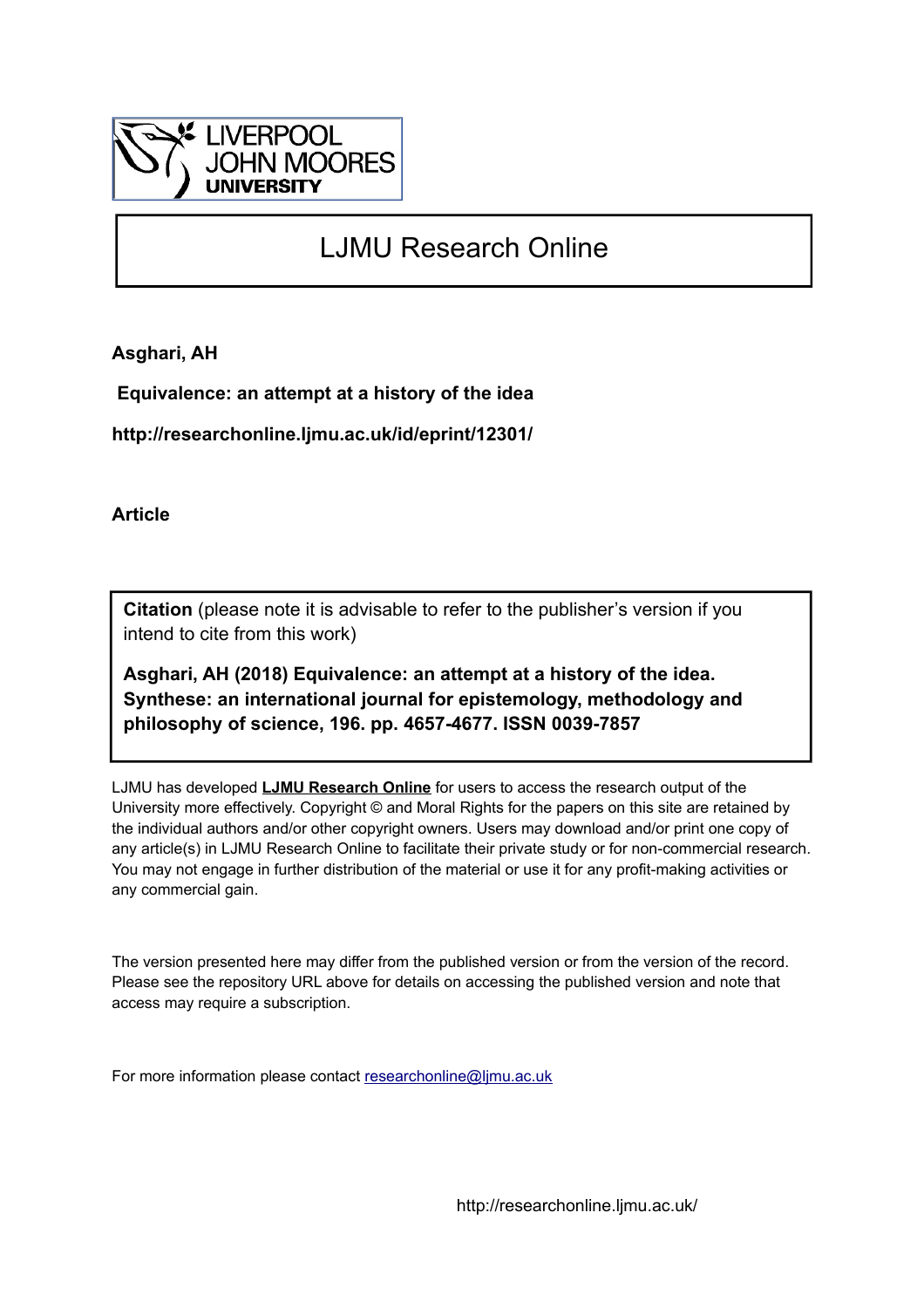

# **Equivalence: an attempt at a history of the idea**

**Amir Asghari[1](http://orcid.org/0000-0001-9658-2137)**

Received: 6 October 2017 / Accepted: 3 January 2018 / Published online: 19 January 2018 © The Author(s) 2018. This article is an open access publication

**Abstract** This paper proposes a reading of the history of equivalence in mathematics. The paper has two main parts. The first part focuses on a relatively short historical period when the notion of equivalence is about to be decontextualized, but yet, has no commonly agreed-upon name. The method for this part is rather straightforward: following the clues left by the others for the 'first' modern use of equivalence. The second part focuses on a relatively long historical period when equivalence is experienced in context. The method for this part is to strip the ideas from their set-theoretic formulations and methodically examine the variations in the ways equivalence appears in some prominent historical texts. The paper reveals several critical differences in the conceptions of equivalence at different points in history that are at variance with the standard account of the mathematical notion of equivalence encompassing the concepts of equivalence relation and equivalence class.

**Keywords** Dedekind · Equivalence · Equivalence class · Equivalence relation · Euclid · Russell · Variations

Dedicated to David Fowler and his "lost" unpublished manuscript 'Equivalence relations and classes: an attempt at a history of these ideas' which according to Zeema[n](#page-21-0) [\(2008](#page-21-0)) should be in possession of David's wife or the Warwick Mathematics Institute. Sadly, neither of them has it.

B Amir Asghari a.h.asghari@ljmu.ac.uk; Asghari.amir@gmail.com

<sup>&</sup>lt;sup>1</sup> School of Education, Liverpool John Moores University, IM Marsh, Barkhill Road, Aigburth, Liverpool L17 6BD, UK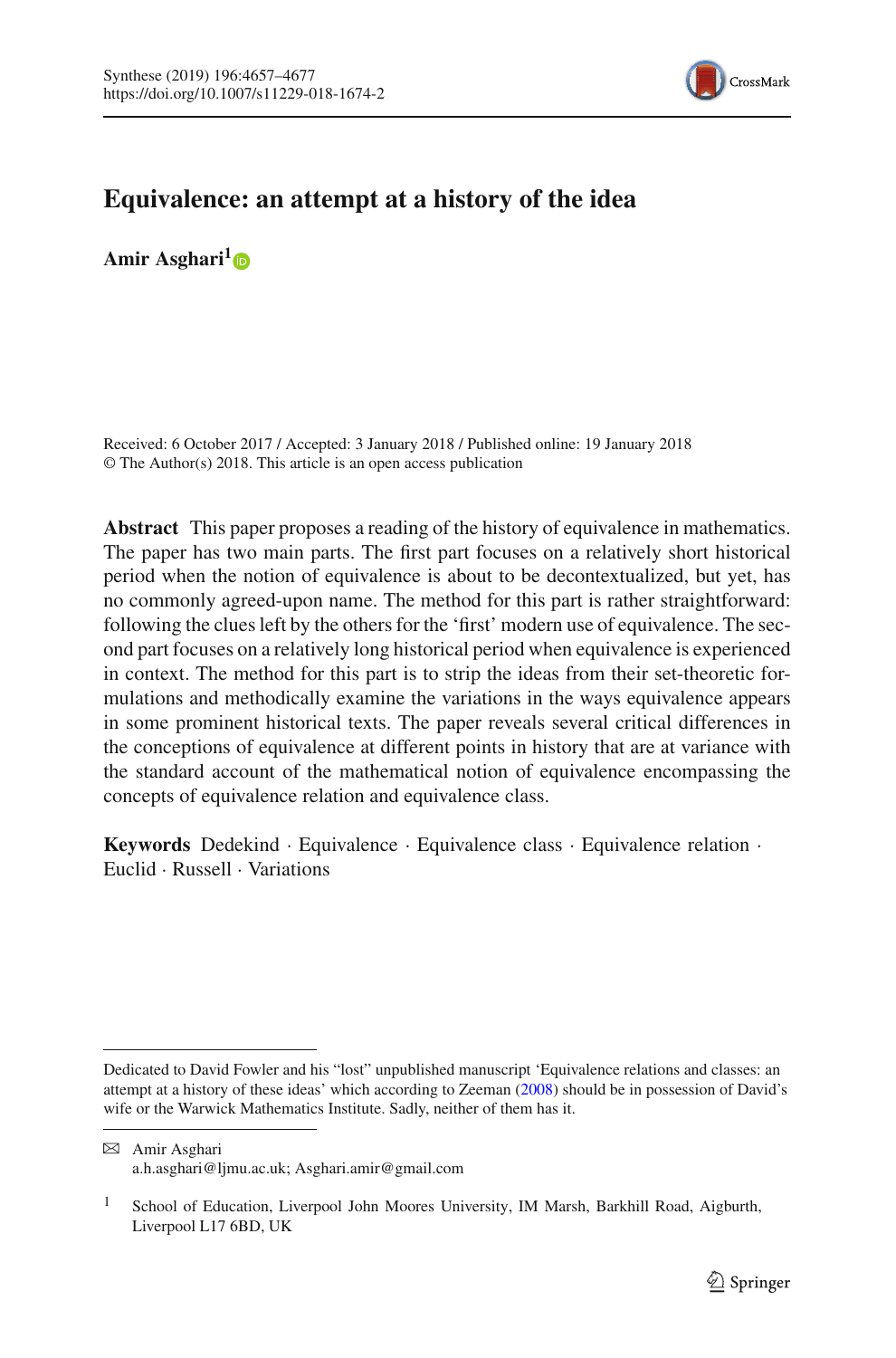### **1 Introduction**

This paper is *a* reading of the 'history' of different manifestations of equivalence in the mathematical texts. In modern-day mathematics, the notion of equivalence is captured by the two inseparable notions of equivalence relation and equivalence class. However, when it comes to history, the connection, and even the coexistence, of the two notions is not as clear as a mathematician might like to see. The 40 year-long debate between two friends, the mathematician Christopher Zeeman and the historian David Fowler beautifully portrays the existing historical uncertainties. The subject of the debate was Euclid's definition of proportionality. Both Zeeman and Fowler agree that Euclid's definition is reminiscent of an equivalence relation. However, Fowler strongly disagrees with Zeeman [\(2008,](#page-21-0) p. 16) claiming, "Euclid must have been thinking of a ratio as something like an equivalence class." In a way, the Fowler–Zeeman dispute is rooted in a methodological distinction between what Zeeman expresses as "the traditional opposing roles of historian and mathematician" (Zeema[n](#page-21-0) [2008,](#page-21-0) p. 16):

The historian thinks extrinsically in terms of the written evidence and adheres strictly to that data, whereas the mathematician thinks intrinsically in terms of the mathematics itself, which he freely rewrites in his own notation in order to better understand it and to speculate on what might have been passing through the mind of the ancient mathematician, without bothering to check the rest of the data.

The current paper bothers to check the rest of the data, not only in the *Elements*, but also in a span of 2000 years beyond the *Elements*. The paper offers a picture of the various conceptions of equivalence in the history of mathematics. As such, it might also help the reader to see Euclid's experience of equivalence in a new light.

The paper has two main parts.

In the first part, the texts under study are on the verge of decontextualizing the mathematical notion of equivalence. Roughly speaking, this period covers about a hundred years from the second half of the nineteenth century to the first half of the twentieth century. The purpose of this part is to find out the main participants in the standardization of the notion, as we know it today. This part is mostly indebted to the clues left by Fowler (1998; [http://mathforum.org/kb/message.jspa?messageID=](http://mathforum.org/kb/message.jspa?messageID=1174830) [1174830\)](http://mathforum.org/kb/message.jspa?messageID=1174830) on the *Historia Matematica Forum* (regrettably, this forum is now closed; hereafter any reference to Fowler with no date is from this forum).

In the second part, the texts under study manifest certain contextualized equivalences. Roughly speaking, this period starts from Euclid and continues until the first half of the nineteenth century. For this period, I adopted a *variation* approach in which the texts under studies are being compared in the search of *critical* differences.

#### **2 Decontextualized equivalence**

On Aug 1, 1998, Moshé Machover posted a seemingly innocent question on the *Historia Matematica Forum* with the title "Equivalences classes as objects":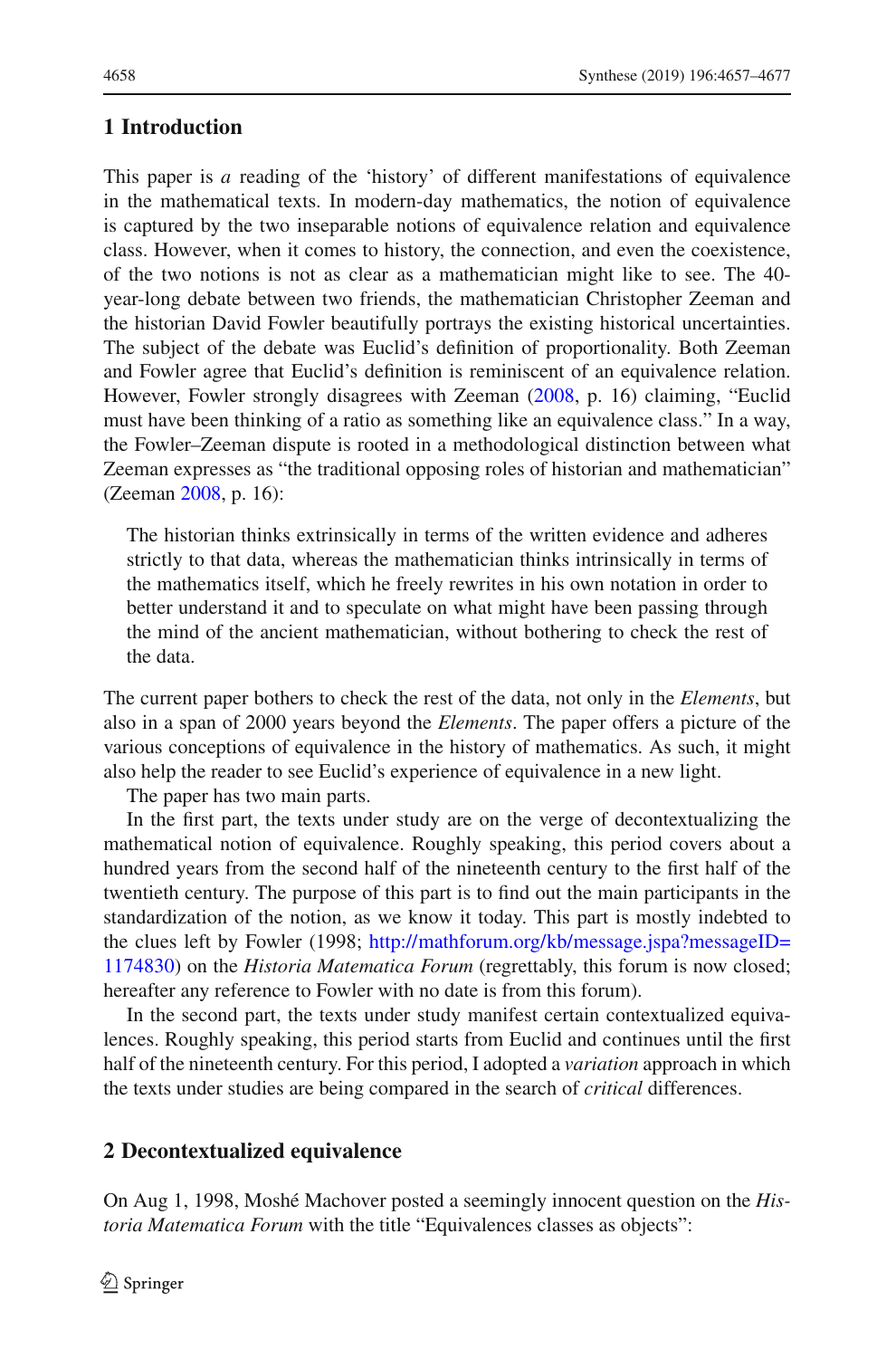Who was the first to use the reductionist ploy of using equivalence classes themselves—as the required objects  $x^*$  (where  $x^*$  is the equivalence class of *x*, given an equivalence relation *R*).

On Aug 22, [1](#page-3-0)998, Fowler<sup>1</sup> submitted a lengthy answer with a rather daunting starting paragraph:

Not simple! In fact, I know of nobody who has attempted a serious answer. I have written an (enormous!) draft of an (unfinishable!) article on equivalence classes, about which I had an (equally enormous!) correspondence with others who know a great deal more than I do; I've tried to get them to write up something, or to correct and complete my thing, without success so far.

To the best of my knowledge, nobody has yet attempted a *direct* answer. There are some attempts embedded within the history of relevant mathematics, say, the concept of quotient group (Nicholso[n](#page-21-1) [1993](#page-21-1)), or the foundation of mathematics, and in particular set theory (Ferreiró[s](#page-20-0) [2008\)](#page-20-0), or the philosophy of mathematics (Dummet[t](#page-20-1) [1991;](#page-20-1) Rodriguez-Consuegr[a](#page-21-2) [1991\)](#page-21-2). However, none has addressed the history of the mathematical construction of equivalence exclusively. The current paper fills this gap, starting from the end, *naming*.

#### **2.1 Equivalence relation; the name**

I call a relation which is reflexive, symmetrical, and transitive an *isoid relation*. Jourdai[n](#page-21-3) [\(1912](#page-21-3)) presented his article *On isoid relations and theories of irrational number* to the Fifth International Congress of Mathematics, starting with the sentence above. At the time, the process of "definition by abstraction" (Russel[l](#page-21-4) [1903,](#page-21-4) pp. 219- 220) was quite well established but the term "equivalence" was mainly attached to the context of cardinal numbers.

Consider the case of cardinal numbers. Where  $u, v, \ldots$  are classes which have the isoid relation of what Cantor called "equivalence," and what Dedekind and Russell called "similarity," to each other. (Jourdai[n](#page-21-3) [1912,](#page-21-3) p. 492)

Jourdain was one of the first who suggested a decontextualized term for what we now know as "equivalence relation". However, he was not successful at popularizing the term. Even Russell, one of his closest correspondences, refers to such relations with no name and only qualify them as an "important kind of relation", noting that, "similarity is one of this kind of relations" (Russel[l](#page-21-5) [1919,](#page-21-5) p. 16).

By 1919, neither the combination "equivalence relation" nor "equivalence class" was in use. The necessity of naming was first felt with the relation, not with the classes that are formed by that relation. For example, Hass[e](#page-21-6) [\(1926\)](#page-21-6) who might be credited with freeing the term Äquivalenzrelationen" from the context of the relation did not find it necessary to name corresponding classes. Under the section Äquivalenzrelationen und Klasseneinteilungen of the first chapter of the first edition of *Höhere Algebra,* Hass[e](#page-21-6) [\(1926](#page-21-6)) wrote:

<span id="page-3-0"></span><sup>&</sup>lt;sup>1</sup> I believe David Fowler's answer to the question are the only words left from his lost work on the subject.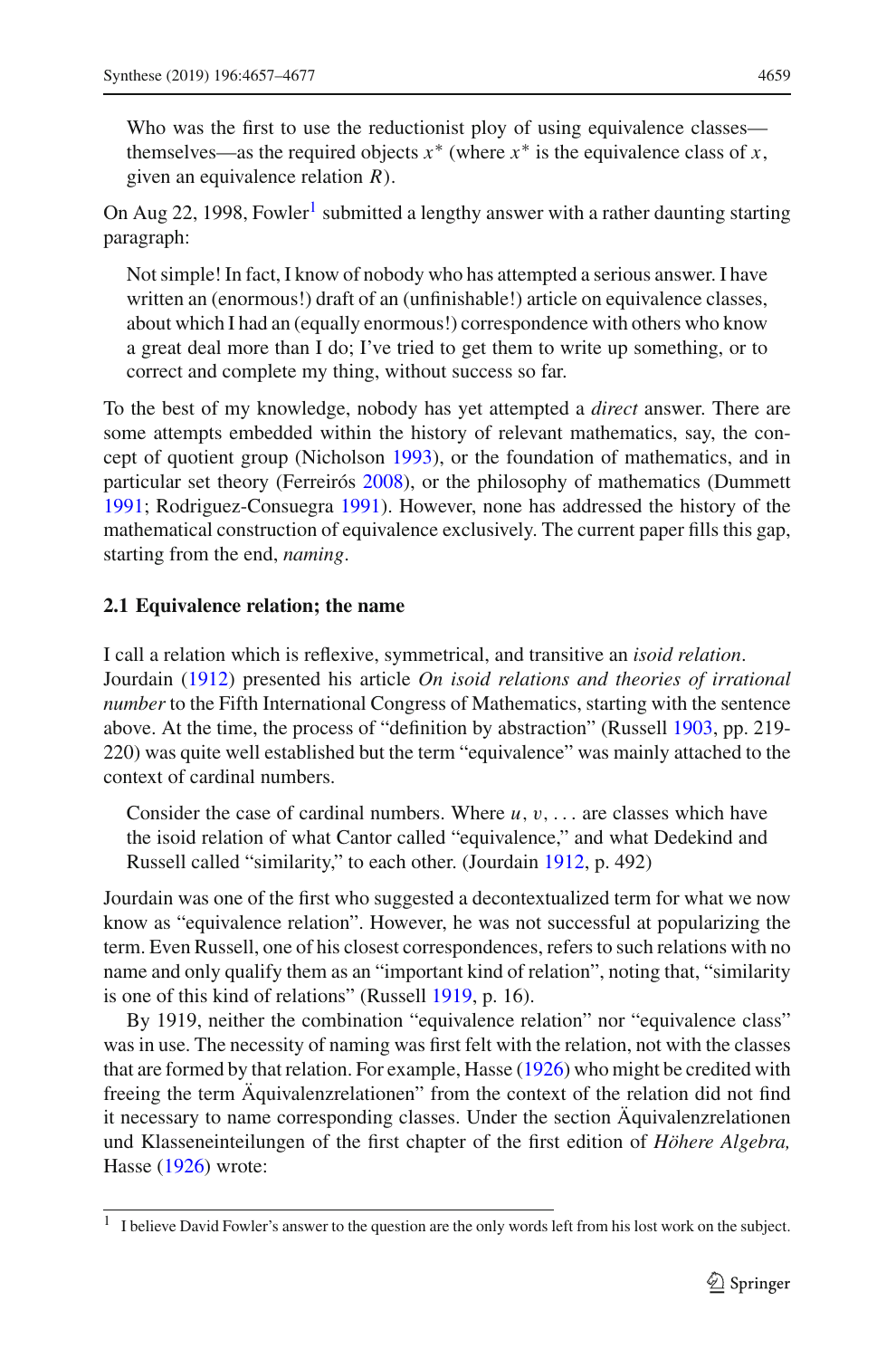We call *such a decomposition a* **partition** *of M*, *and the subsets thereby determined its* **classes**. (Hass[e](#page-21-7) [1954](#page-21-7), p. 22; Higher Algebra is the English translation of the third edition of *Höhere Algebra* published in 1933)

*Higher Algebra* has every bit of a modern account but an attention to naming the subsets of the partition[2.](#page-4-0) The book was reviewed in the *Bulletin of the American Mathematical Society* (Moor[e](#page-21-8) [1927](#page-21-8); Or[e](#page-21-9) [1928](#page-21-9)). Yet, Hasse's terminology needed a few years more to be established and used without any reference to any other alternative terminology. In the third edition of *Mengenlehre* (Hausdorf[f](#page-21-10) [1914](#page-21-10); the third edition was published in 1937 and then as *Set Theory* in English in 1957), the term equivalence is still attached only to the context of cardinality. Also, Birkhoff [\(1935](#page-20-2), p. 446) felt obliged to footnote that "What Hasse (and I) call an "equivalence relation", Carnap calls an "equality relation"." Interestingly, Birkhoff defined an equivalence relation to be any reflexive and "circular" relation (i.e. *axb*, *bxc* implies *cxa*), claiming that this definition "amounts in effect to the more conventional one of Hasse" (Birkhof[f](#page-20-2) [1935,](#page-20-2) p. 446). He also differs from Hasse in his attention to the naming of the classes of a partition.

#### **2.2 Equivalence class; the name**

There is a (1, 1) correspondence between equivalence relations *x* on *C* and partitions of the objects of *C* into non-overlapping "*x*-categories"‡, under which *axb* if and only if *a* and *b* are in the same *x*-category". (Birkhof[f](#page-20-2) [1935](#page-20-2), p. 446)

The symbol  $\ddagger$  guides the reader to the footnote where it can be read that an " $x$ -category" is an "Abstraction class" according to Carnap (*Der Logische Aufbau der Welt*, Berlin, [1928,](#page-20-3) p. 102)." It is now 1935, and the classes of equivalent objects are called the "x-categories" or "abstraction classes", not yet, "equivalence classes". Even in 1942 and in a paper with the title *Theory of Equivalence Relations*, Oystein Ore called them "the *blocks* of the partition *P*" (Or[e](#page-21-11) [1942,](#page-21-11) p. 574). Birkhof[f](#page-20-4) [\(1948](#page-20-4), [1940\)](#page-20-5), Birkhoff and Mac Lane [\(1941](#page-20-6), p. 165) used *R*-classes for the non-overlapping classes determined by the equivalence relation *R*.

Van der Waerden's *Moderne Algebra* [\(1930](#page-21-12), p. 4) explicitly uses Äquivalenzrelation:

so nennt man die Relation *a* ∼ *b* eine Äquivalenzrelation.

Yet, even the English translation of the book (van der Waerde[n](#page-21-13) [1949\)](#page-21-13) where he had a "welcome opportunity for several minor changes" (p. iv) does not embrace the combination "equivalence class". Interestingly it seems that "equivalence class" was enjoying a path of its own for a long time.

Von Neuman[n](#page-21-14) [\(1926,](#page-21-14) [1929](#page-21-15)), Hop[f](#page-21-16) [\(1930](#page-21-16)), and Seifert and Threlfal[l](#page-21-17) [\(1934\)](#page-21-17) used the term "Äquivalenzklasse", Von Neuman[n](#page-21-18) [\(1936\)](#page-21-18) "equivalence-class" (with a hyphen) and Solomon Lefschet[z](#page-21-19) [\(1938](#page-21-19), [1942](#page-21-20)) "equivalence class" (without a hyphen). The

<span id="page-4-0"></span><sup>&</sup>lt;sup>2</sup> It should also be mentioned that Higher Algebra does not give a set-theoretic account of relations as sets of ordered pairs.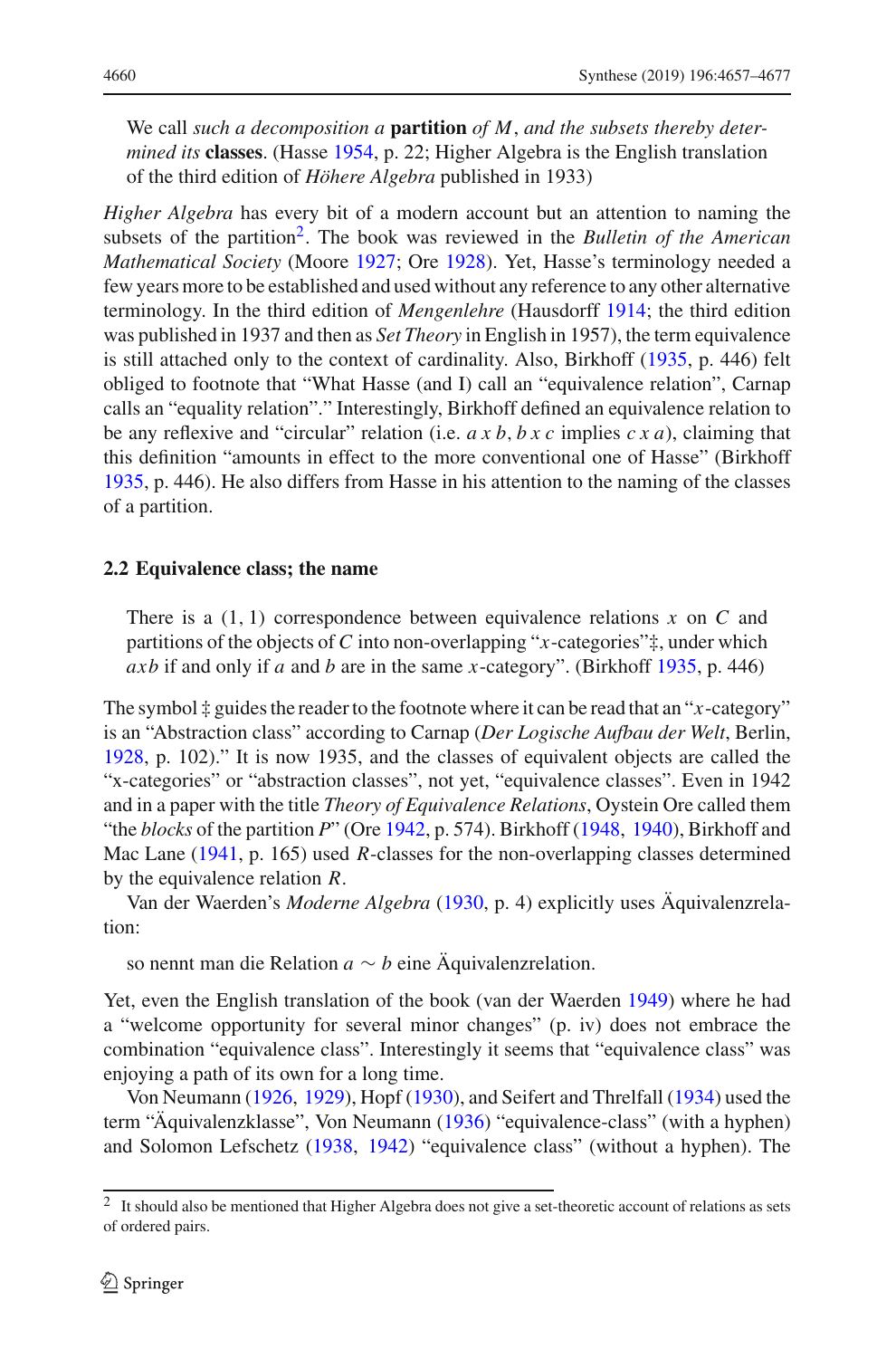terminology was for denoting the classes constructed by certain contextualized equivalences, none of which was referred to as an "equivalence relation". Moreover, none of these authors felt obliged to define "equivalence classes" in general terms and outside the contexts that they were working. To use Fowler's words, these works were "within a mathematical, as opposed to foundational contexts". A foundational treatment is found in the first chapter of Tukey's *Convergence and Uniformity in Topology* (Tuke[y](#page-21-21) [1940,](#page-21-21) p. 4), where the combinations "equivalence relation" and "equivalence class" appear in the same place.

It is well known that an equivalence relation (that is, one which generates a reflexive, transitive and symmetric ordered system) divide the set on which it is defined into mutually exclusive equivalence classes. If we denote the equivalence relation by  $\sim$  and the equivalence class containing *a* by [*a*], then *b* ∈ [*a*] if and only If *.* 

The class notation [] is also found in Lefschetz [\(1938,](#page-21-19) p. 292). Note that Lefschetz was Tukey's Ph.D. advisor. Within their academic family, they had a common language freed from the context. Tuke[y](#page-21-21) [\(1940](#page-21-21)) and Lefschet[z](#page-21-20) [\(1942](#page-21-20)) precede Steenrod's *The Topology of Fibre Bundles*[\(1951\)](#page-21-22) that was mentioned by Fowler as the first book to use the combination equivalence class. Incidentally, Steenrod was also within the same family: his Ph.D. advisor was Lefschetz. Interestingly, if you find a text in this period of history, say *Set Theory and Metric Spaces*(Spanie[r](#page-21-23) [1955\)](#page-21-23), where the term "equivalence class" and the class notation [] have been used in a clear and modern manner, you might suspect that the author belongs to the Lefschetz's academic family. In fact, in my example, Spanier is one of the academic grandsons of Lefschetz, having Steenrod as his academic father! Outside Lefschetz's family, for such fundamental concepts, in addition to the ones mentioned so far, there remains a large body of literature that need to be addressed (e.g. the Göttingen tradition, the literature in algebra in general, and in particular, cosets and quotient groups, etc.). However, it seems that, by and large, the combination "equivalence class" was lagging behind the "equivalence relation" as it is beautifully portrayed in the three editions of Garrett Birkhoff's *Lattice Theory* [\(1940,](#page-20-5) [1948,](#page-20-4) [1964\)](#page-20-7), as we shall now see.

#### **2.3 A portray of the evolution of the terminologies**

In the first edition of *Lattice Theory* (Birkhof[f](#page-20-5) [1940](#page-20-5)), there is a reference to Waerde[n](#page-21-12) [\(1930\)](#page-21-12) for using the mathematical construction of equivalence. However, Birkhoff preferred not to use the terminology:

Theorem 1.2: The algorithm of identifying *x* and *y* when (and only when)  $x \rho y$ and *y* ρ *x*, yields a partially ordered system from any quasi-ordered system *Q*. Proof: Let  $x \sim y$  mea[n](#page-21-12) that  $x \rho y$  and  $y \rho x$ . Then (van der Waerden [1930,](#page-21-12) vol. 1, p. 11), *x* ∼ *y* means that *x* and *y* belong to the same subdivision under some partition of *Q* (Birkhof[f](#page-20-5) [1940,](#page-20-5) p. 7)

In the second edition, the terminology "equivalence relation" is admitted, hence the rewording of Theorem 1.2 that is Theorem 3 in the new edition. Immediately before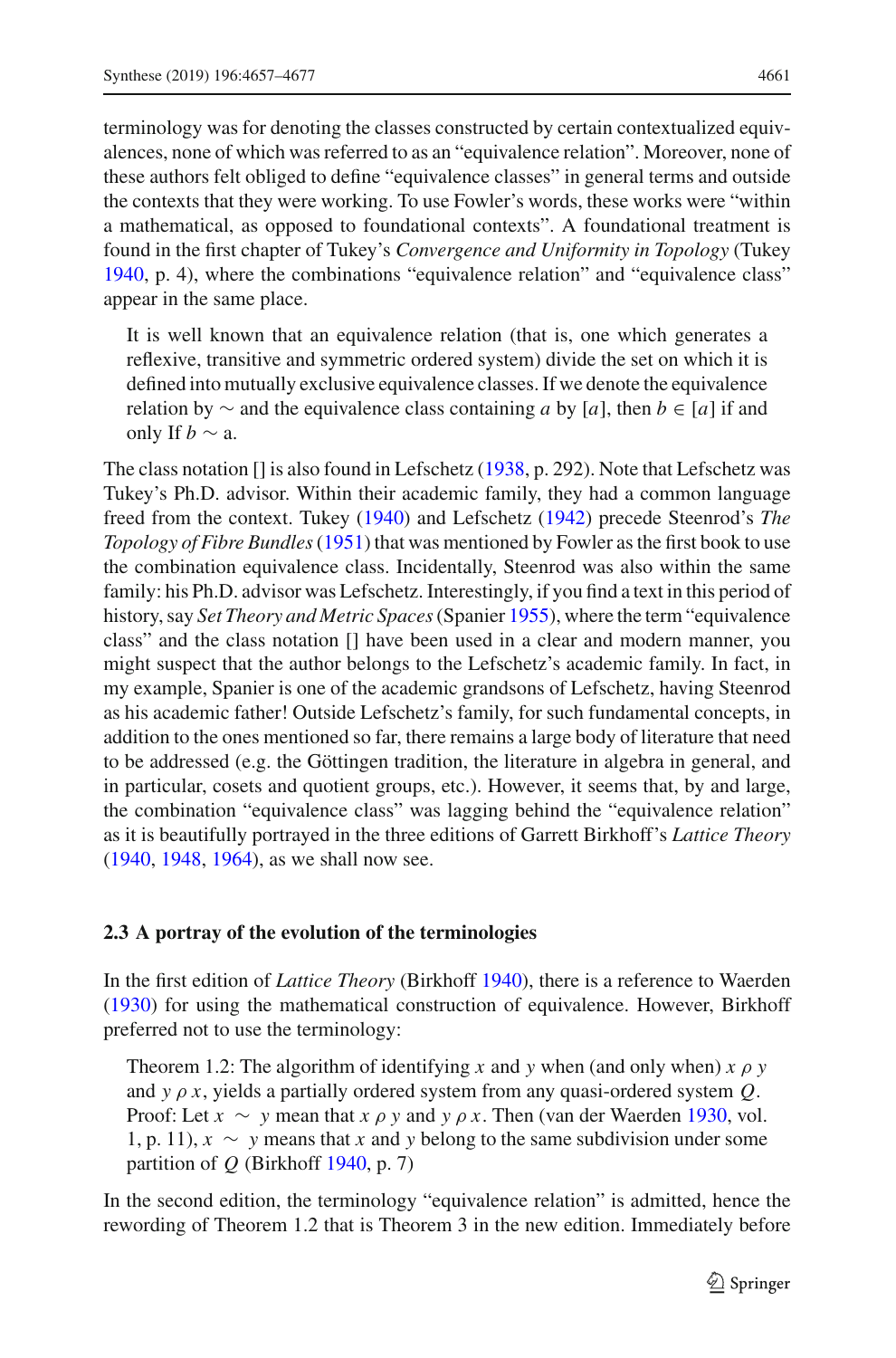the theorem, Birkhoff introduced the terminology, without assuming that the expected readers are familiar with it:

Each such quasi-ordering is associated in a natural way with an equivalence relation (i.e., a reflexive, symmetric, and transitive relation) and a partial ordering. (Birkhof[f](#page-20-4) [1948,](#page-20-4) p. 4)

Then he reworded the original theorem and for the construction used in the proof cites Birkhoff and MacLan[e](#page-20-6) [\(1941\)](#page-20-6), not van der Waerden (the English edition of van der Waerden's book was published in 1949, a year after the publication of the second edition of Birkhoff's *Lattice Theory*).

THEOREM 3. Let  $\rho$  be any quasi-ordering of a set. The relation  $x \sim y$ , meaning *that x* ρ *y* and *y* ρ *x*, is *an equivalence relation. If "equivalent" elements are identified,* ρ *becomes a partial, ordering.*

Proof. …This shows that ∼ is an equivalence relation, or (Birkhoff-MacLane, Ch. VI, Thm. 27) that there is a partition of *X* into non-overlapping subclasses, such that  $x \sim y$  if and only if *x* and *y* are in the same subclass...It follows immediately from this that *… xρy* and *yρx* imply  $x \sim y$  (i.e.,  $x = y$  in the system formed by the subclasses). (Birkhof[f](#page-20-4) [1948](#page-20-4), p. 4)

The third edition has no reference for the terms used or the relevant construction. Theorem 1.2 (1940, p. 7) evolved into the following lemma in the third edition of *Lattice Theory*:

We will now show how to construct a *poset* from any given quasi-ordering. LEMMA 1.*In any quasi-ordered set Q* = (*S*, ≺), *define x* ∼ *y* when *x* ≺ *y* and  $y \prec x$ . *Then:* 

- (i) ∼ *is an equivalence relation on S*;
- (ii) *if E and F are two equivalence classes for* ∼, *then x* ≺ *y either for no*  $x \in E$ ,  $y \in F$  *or for all*  $x \in E$ ,  $y \in F$ ;
- (iii) *the quotient-set*  $S / \sim$  *is a poset if*  $E \leq F$  *is defined to mean that*  $x \prec y$  *for some*

(*hence all*)  $x \in E$ ,  $y \in F$ . (Birkhoff, 1967, p. 21)

The third edition is a typical example of what we observe in the texts written by mathematicians for mathematicians after 1950. Before 1950, we might find all different sorts of the use of terminology: no mention at all (e.g. Russel[l](#page-21-4) [1903\)](#page-21-4), alternative terms (e.g. Jourdai[n](#page-21-3) [1912;](#page-21-3) Carna[p](#page-20-3) [1928\)](#page-20-3), only "equivalence relation" with no mention of the term "equivalence class" (e.g. Wey[l](#page-21-24) [1949](#page-21-24)) or an alternative (e.g. Birkhof[f](#page-20-2) [1935\)](#page-20-2). Generally, the combination "equivalence class" became common much later than the "equivalence relation" while closer to 1950 we can observe clear uses of both combinations alongside each other (e.g. outside Lefschetz's family, Neal McCo[y](#page-21-25) [1948\)](#page-21-25).

Overall, the first half of the twentieth-century witnessed a rapid use of the mathematical construction of equivalence in every branch of mathematics, resulting in the decontextualizing of the construction and the unification of the terminology.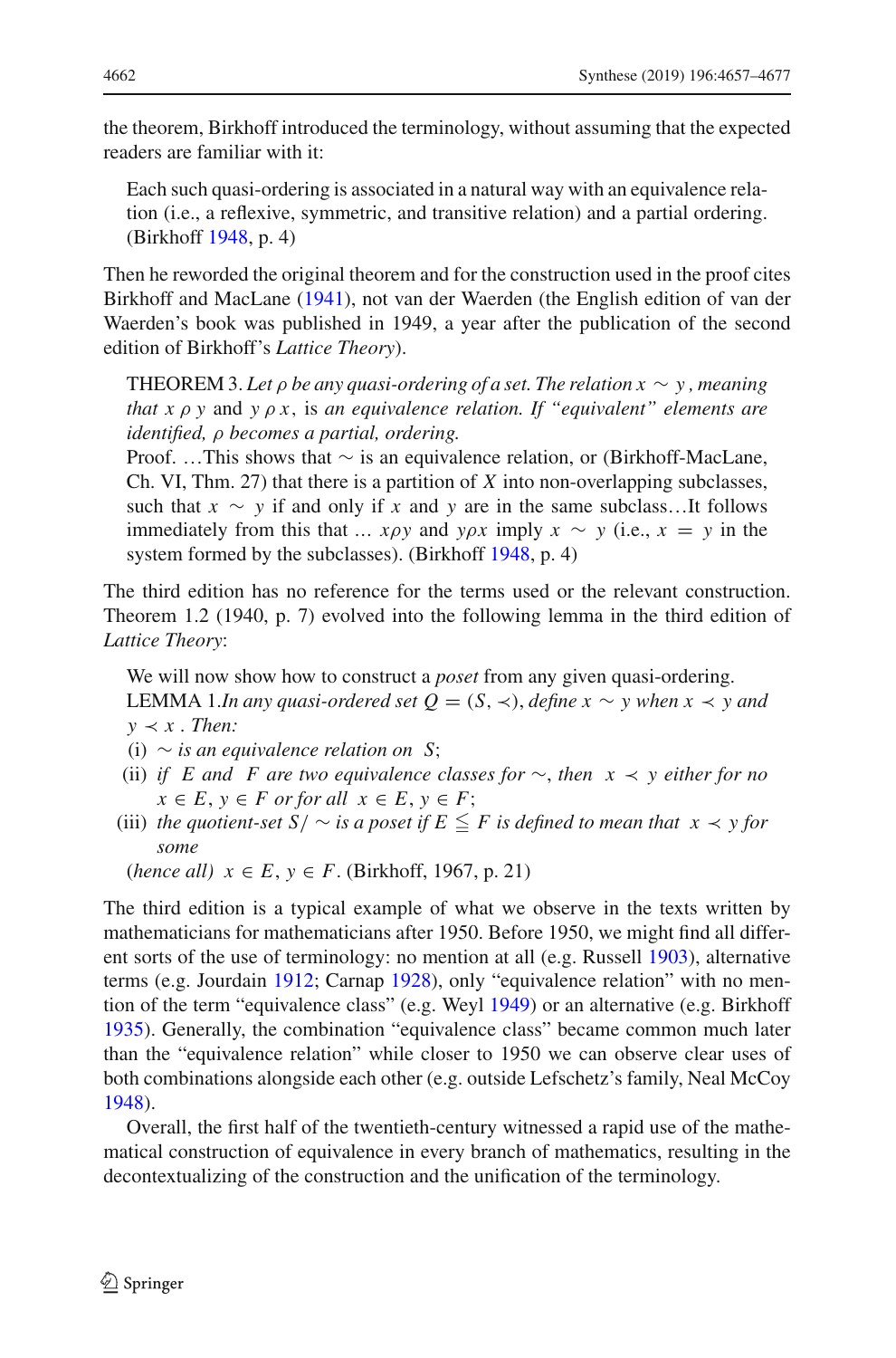# **3 Contextualized equivalence**

Some early examples of equivalence-class-style arguments do occur in contexts where some specific well-defined concrete set underlies the subject—Gauss' number theory in his Disquisitiones Arithmeticae is an outstanding example but the general technique of appealing to equivalence classes appeared only around the time of Dedekind, when set theory began to be introduced as a basis for mathematics in general, and it took some time to become established. (Fowle[r](#page-20-8) [2003,](#page-20-8) p. 371)

The originator of "the general technique of appealing to equivalence classes" is much disputed. Fowler's candidate is Dedekind. Dummett's choice [\(1991](#page-20-1)) is Frege. Weyl [\(1949,](#page-21-24) p. 11) traces back the idea to Leibniz, claiming that it "was consciously formulated in all generality by Pasch" in 1882 (Pasc[h](#page-21-26) [1882\)](#page-21-26), and "still more clearly by Frege [\(1884,](#page-20-9) Sections 63–68)." Rodriguez-Consuegra [\(1991](#page-21-2), pp. 155–156) credits Russell who independently from Frege gave his definition of cardinal numbers. Russell himself has contributed to this view on his *Introduction to mathematical philosophy* (Russel[l](#page-21-5) [1919,](#page-21-5) p. 11). Yet, in 1936, when von Neumann [\(1936](#page-21-18), p. 96) wanted to remind the readers of an analogous procedure to the one that he used to define the notion of a numerical dimensionality, he mentioned not Russell but Cantor:

Our primary objective is the definition of a numerical dimensionality for  $a \in L$ . Following a procedure used by F. J. Murray and the author we define first the notion of equidimensionality for two  $a, b \in L$ . This is analogous to G. Cantor's classical procedure of defining equality of power (i.e., equivalence) for sets before defining the powers (i.e., alephs) themselves. But while G. Cantor was led by this procedure to a new kind of quantities, the alephs, our axioms will lead us back to the well-known system of real numbers.

Even before Cantor's [1895,](#page-20-10) the *procedure* was so much in the air that Hermann Schuber[t](#page-21-27) [\(1894](#page-21-27)) in his *Monism in Arithmetic*, written "for beginners", freely (i.e. with no citation), though implicitly, employed it to define negative numbers. According to Schubert, the work was a reproduction of his "System of Arithmetic" (written a decade ago) that "was the first to work out the idea referred to, fully and logically and in a form comprehensible for beginners." In fact, Schubert approach resembles the earlier work of Dedekind in [1854](#page-20-11), modified in 1872, where he defined integers as pairs of natural numbers in the way that "is exactly the one that is still being employed today: except that in a modern exposition one would deal with equivalence classes of pairs." (Sieg and Schlim[m](#page-21-28) [2005,](#page-21-28) pp. 136–137; more on this in the next sections). As Nicholson [\(1993,](#page-21-1) p. 76) says: "It may be that several of these mathematicians came across the idea of equivalence independently." As such, we might never be able to single out one person as the originator. However, we might be able to figure out the role of some of the "main" characters by examining the conceptual requirements of equivalenceclass-style arguments. The problem is that for a modern reader, acquainted with the set theory, the conceptual distance between an equivalence relation and its corresponding equivalence classes is a one-line theorem linking the two via 'the' three defining properties of the equivalence relation: reflexivity, symmetry, and transitivity. But, most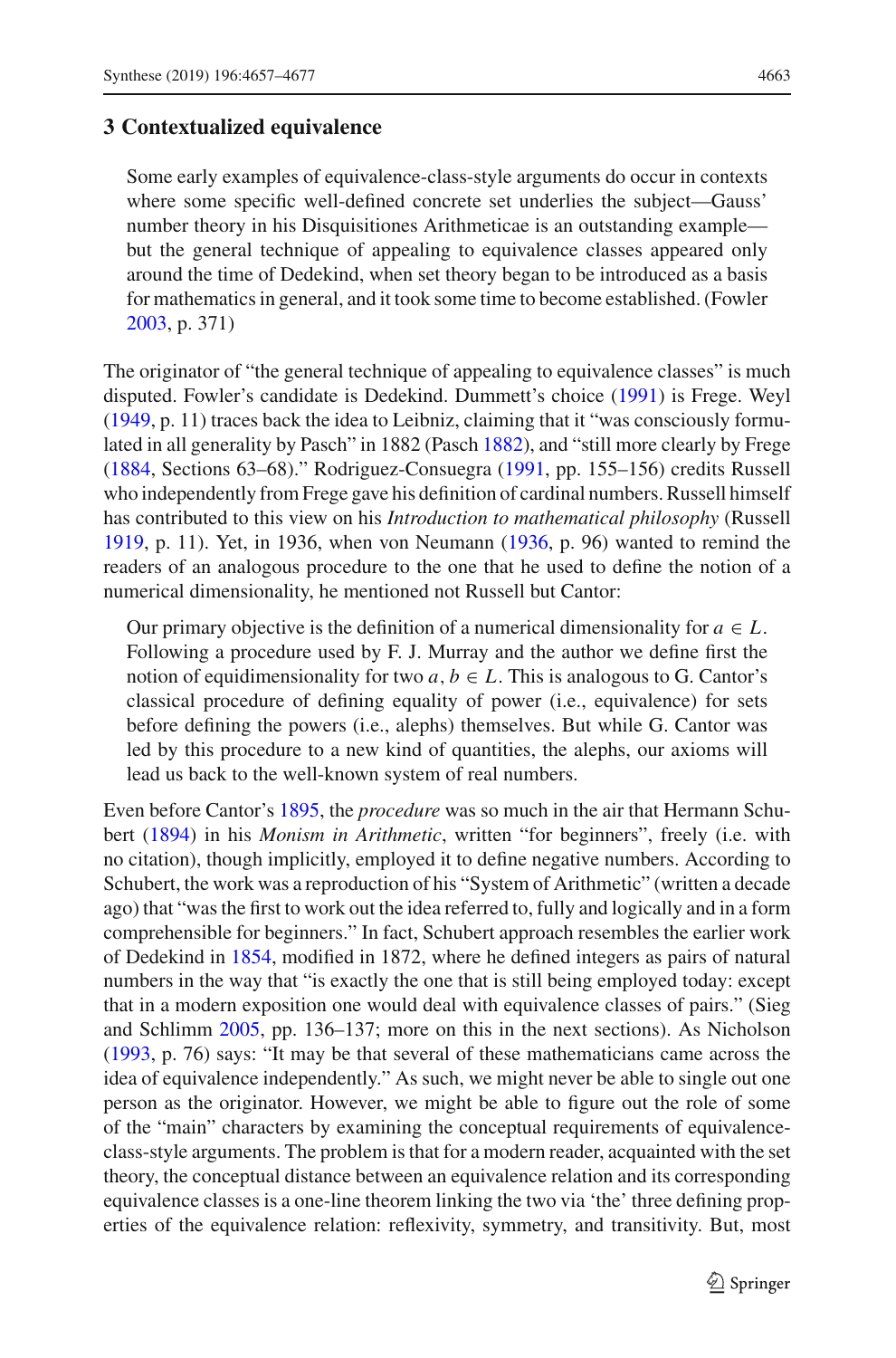historical appearances of equivalence originally occurred in non-set theoretic contexts in which our normative understanding of equivalence as a *relation* could hardly distinguish between *historical variations*in *experiences* of equivalence in different contexts. To capture and describe such variations, we have adopted the *variation method.*

#### **3.1 Method**

The variation method is particularly aimed at identifying "the variation in how the phenomenon in question might be experienced by people with certain background characteristics…in different situations" (Marton and Booth [1997](#page-21-29), p. 128). In practic, the most difficult task of the variation method is to *bracket* our own understanding of the phenomenon of interest (here, equivalence) and suspend our normative judgement, and instead, "to look at it with others' eyes" (Marton and Boot[h](#page-21-29) [1997,](#page-21-29) p. 129). In concrete terms, instead of measuring the historical texts against the modern account of equivalence, we compare the texts under study with each other in search of critical differences between the ways that equivalence has been tackled. As such, the outcome of our study would not be the story of a particular mathematician or a group of mathematicians. The outcome would be a variation, "captured in qualitatively distinct categories, of ways of experiencing the phenomenon in question, regardless of whether the differences are differences between individuals or within individuals" (Marton and Boot[h](#page-21-29) [1997,](#page-21-29) p. 124). As a starter for this way of thinking, we can see the two familiar notions of equivalence relation and equivalence class just as two categories of understanding the notion of equivalence. Historically, there are three other categories as well: *matching conception*,*single-group conception* and *multiple-group conception*. As we shall see, the term "group" is used in its vernacular sense as in "grouping certain elements with each other." Any other use will be clear from the context.

#### **3.2 Matching conception**

Matching is the pre-set theoretic counterpart of the equivalence relation: the focus of both is on the *pairs* of elements and they both underlie any experience of equivalent elements (more than two). However, they differ critically.

An equivalence relation is firstly a relation. The relation is defined so that for any two elements (of the underlying set) it is known whether the *first* is related to the *second*. Then, the defining properties show that the initial order was redundant and allow us to say, "two objects are equivalent to each other." That ending is the starting point for a matching conception that begins with a pair of *two* things that are *equivalent* to each other.

Euclid and Hilbert clearly exemplify the distinction between the conception of equivalence as a matching experience and equivalence as a relation.

In Euclid's geometry, equivalence is maintained by the given definitions: "**Parallel** straight lines are…", "Those magnitudes are said to be **commensurable** which …" and so on (the references from Euclid are all from Heat[h](#page-21-30) [1956](#page-21-30)). In Hilbert's geometry, it is only after establishing the *symmetry* of segment congruence (If  $AB \equiv A'B'$ , Then  $A'B' \equiv AB$ ) that Hilbert allowed himself to say: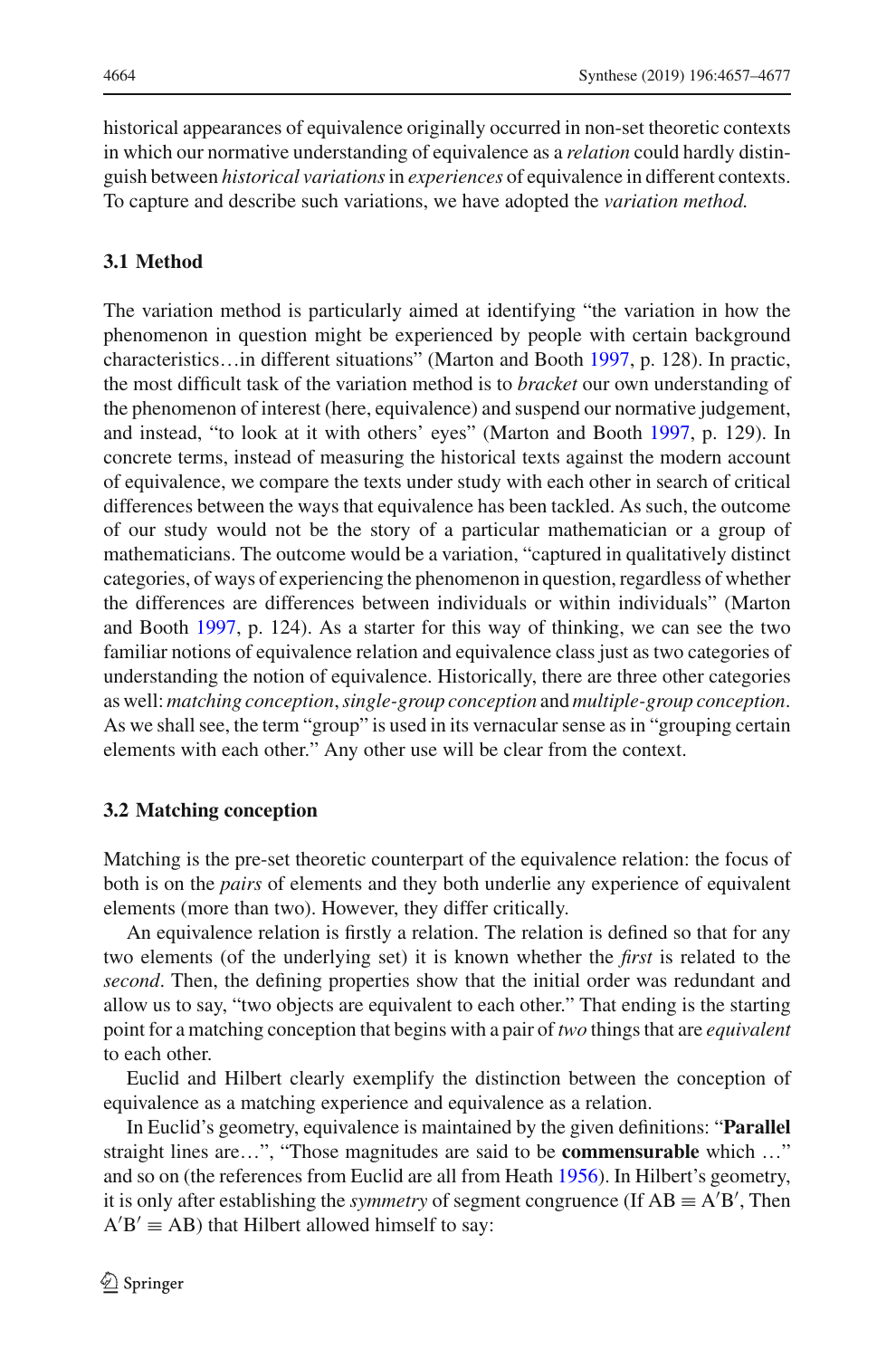Due to the symmetry of segment congruence one may use the expression "Two segmen[t](#page-21-31)s are congruent to each other." (Hilbert [1902,](#page-21-31) pp. 10–11)

Not only the symmetry property as an if-then statement, but also the *reflexivity* as we know it, is redundant in the Euclid's geometry. Euclid never expresses a phrase like, '*a* is equivalent to (read it "is equal to", "is parallel to", or "is commensurable with") itself'. Hilbert *has to* consider the reflexive property, though he does not name it (Asghar[i](#page-20-12) [2009](#page-20-12)):

Since congruence or equality is introduced in geometry only through these axioms, it is by no means obvious that every segment is congruent to itself. (Hilber[t](#page-21-31) [1902](#page-21-31), p. 10)

The only similarity between Euclid's treatment of equivalence and Hilbert's is when an equivalence of more than two objects is involved. Both used a property that is sometimes referred to as Euclidean property:

If two objects are equivalent to a third, then they are also mutually equivalent. Concrete examples are:

- Euclid: Things which are equal to the same thing are also equal to one another. Straight lines parallel to the same straight line are also parallel to one another.
- Hilbert: If two segments are congruent to a third one they are congruent to each other.

It is of prime importance to note that the Euclidean property differs from the transitive property. The former is a characteristic of equivalence, separating it from the *order* (relation). It is also equally important to note that we cannot distinguish between the Euclidean property and the transitive property in Euclid since whenever an equivalence is concerned it is an equivalence between two things with no order. Thus, strictly speaking, Euclid did not *have* the standard properties of the equivalence relation (reflexivity, symmetry, and transitivity) and yet managed two of the most important applications of equivalence relations:

(1) Deducing and expressing the equivalence of two objects based on their equivalence with a third object.

This is when we are only concerned with pairs of equivalent objects and not with the groups or the partition determined by the equivalence. A modern example is provided by Hasse [\(1954,](#page-21-7) p. 94):

Definition 30. Two systems of linear equations are said to be equivalent if they have the same totality of solutions.

This is naturally an equivalence relation…However; we have no need of the partition thereby determined.

(2) Treating "one" individual object as "any".

This is at the heart of Euclid's *Elements* and an indication of *single-group conception.*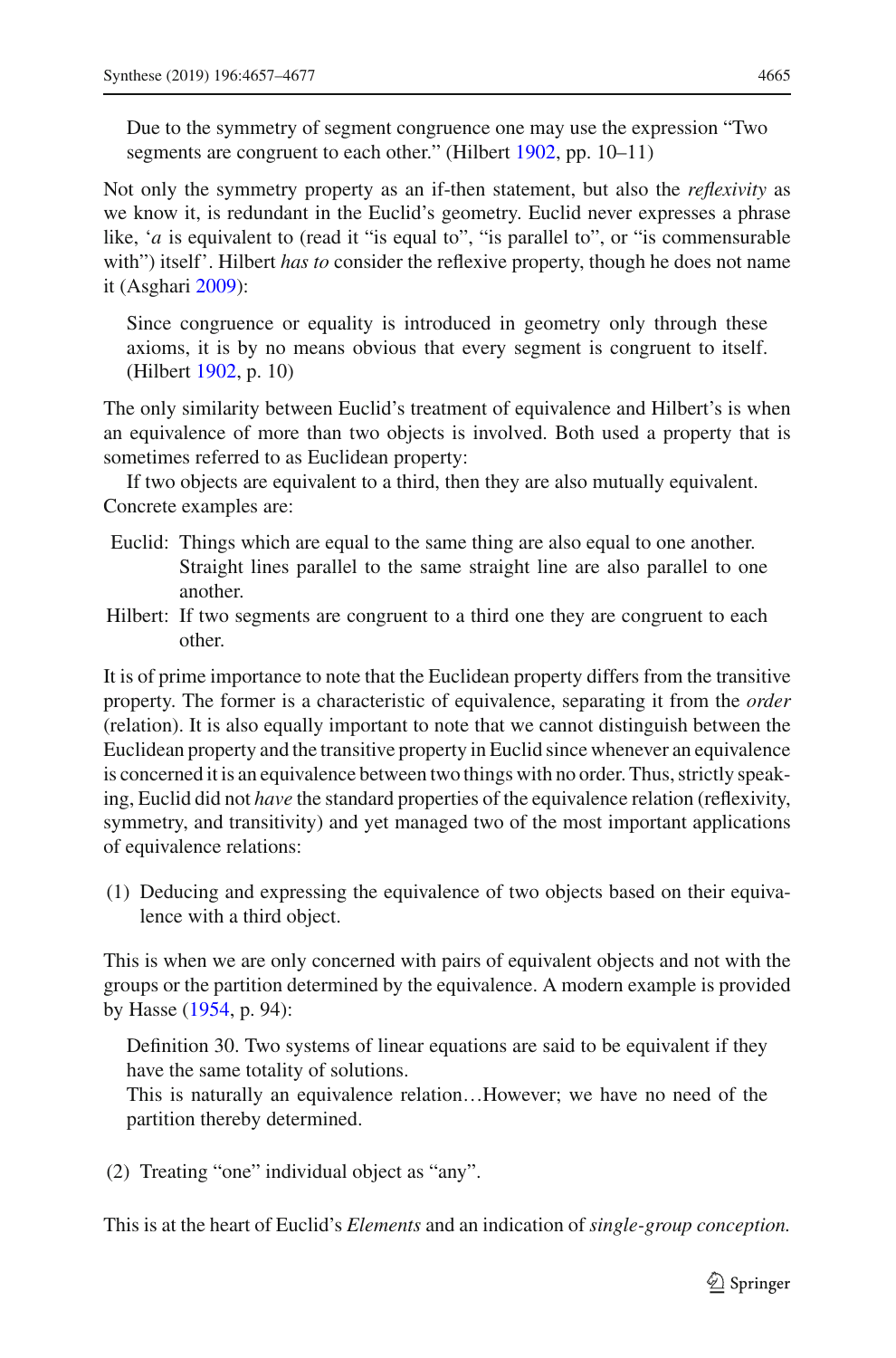# **3.3 Single-group conception**

When we prove a statement on one specific circle drawn on a piece of paper, it is understood as a statement about any circle, all of them. Similarly, when we prove a statement about parallel lines, it does not matter in which *direction* they have been drawn; one pair of parallel lines stands for any pair of parallel lines, all of them. The same holds true for all the other figures/objects in Euclid's *Elements*. However, sometimes Euclid cared to justify the shift from "one" to "any". Interestingly, these occasions are where some kind of equivalence is directly addressed by a contextualized Euclidean property *and* there is a focus on a single object as a representative of a group of equivalent objects, hence, single-group conception. In such situations, there is a contextualized **in-out** pair of propositions, deciding what is **in** the group and what is **out**. Perhaps the most famous of such propositions in Euclid is the two that are related to the Fowler–Zeeman debate about Euclid's ratios.

**In-Proposition**, Proposition 11, Book V: Ratios which are the same with the same ratio are also the same with each other.

**Out-Proposition**, Proposition 13, Book V: If a first magnitude have to a second the same ratio as a third to a fourth, and the third have to the fourth a greater ratio than a fifth has to a sixth, the first will also have to the second a greater ratio than the fifth to the sixth.

Proposition 11 justifies Definition 6 where a single group of proportional ratios is formed

**inside** which any two ratios are the same.

Definition 6, Book V: Let magnitudes which have the same ratio be called proportional.

Proposition 13 stresses that none **outside** a group of proportional ratios is the same with any inside the group. Although Euclid never uses a ratio alone, he needs Propositions 11 and 13 to justify Definition 7 of Book V, where the definition of a greater ratio is introduced.

Definition 7, Book V: When, of the equimultiples, the multiple of the first magnitude exceeds the multiple of the second, but the multiple of the third does not exceed the multiple of the fourth, then the first is said to have a greater ratio to the second than the third has to the fourth.

Following Propositions 11 and 13, the disproportionality defined in Definition 7 is justified since any ratio in a group of proportional ratios is greater or lesser than any ratio in another group of proportional ratios. Generally, the pair of **in-out** propositions guarantees that one ratio stands for any one of the group of proportional ratios. In Book X, another similarly worded pair guarantees the unambiguity of definition and naming of the group of *rational* lines commensurable with an "assigned straight line", and thirteen disjoint groups of *irrational* lines (for a well-informed description of these groups see Fowle[r](#page-20-13) [1992](#page-20-13) or van der Waerde[n](#page-21-32) [1954\)](#page-21-32). The following are the **in-out** propositions used in Book X.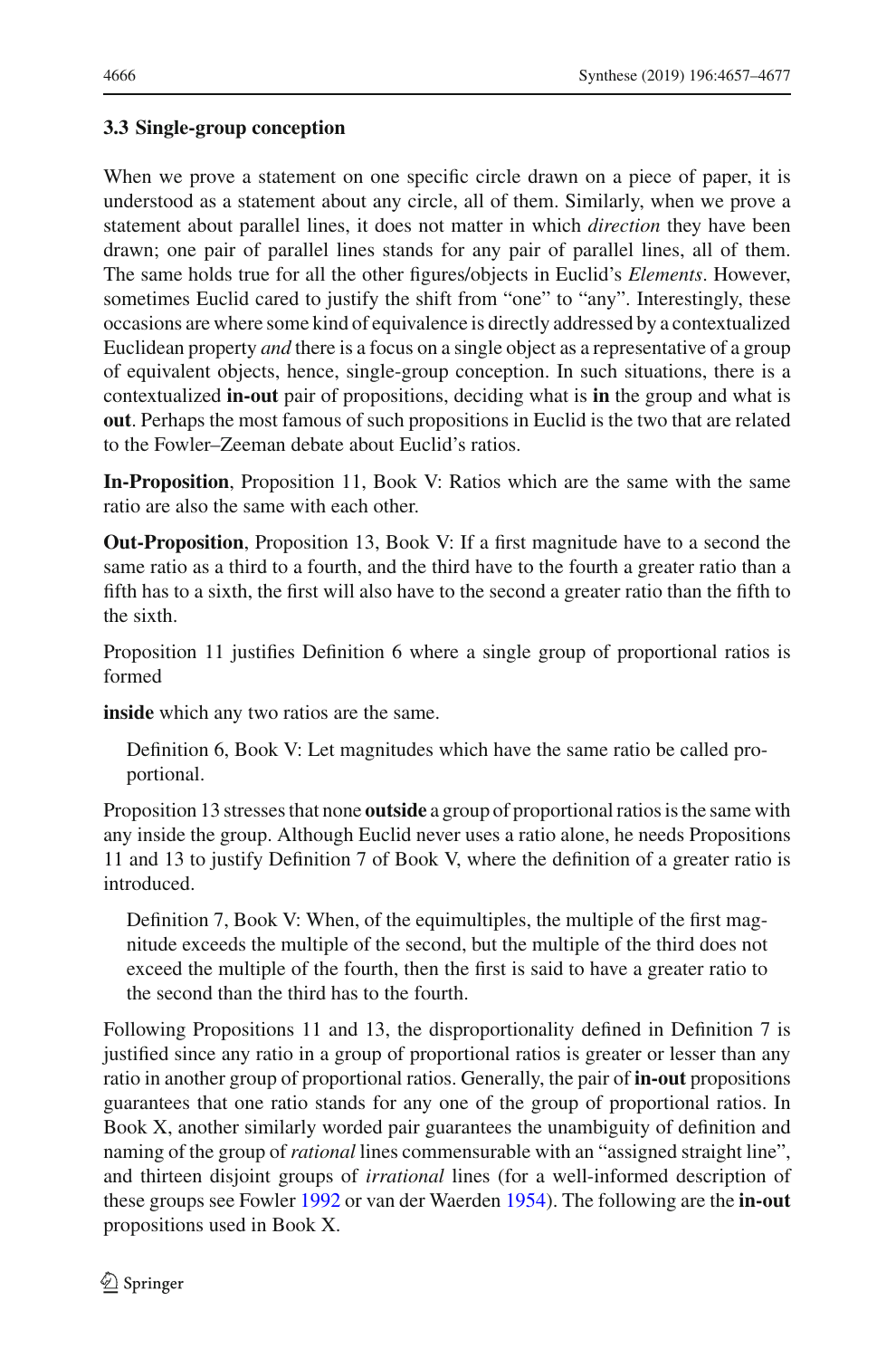**In-Proposition**, Proposition 12, Book X: Magnitudes commensurable with the same magnitude are commensurable with one another also.

**Out-Proposition**, Proposition 13, Book X: If two magnitudes be commensurable, and the one of them be incommensurable with any magnitude, the remaining one will also be incommensurable with the same.

It is of prime importance to note that in all these cases, "Euclid always considers *individuals*, never sets" (Fowle[r](#page-20-8) [2003](#page-20-8), p. 370). However, in each case, he was formally able to use an individual as any individual and Euclidean property is quite suitable for such purpose. Euclid's *Elements* does not use the full potential of equivalence that is relying on a *multiple-group conception.*

#### **3.4 Multiple-group conception plus unity**

Russell's definition of numbers provide a complete picture of a multiple-group conception plus *unity*, showing where the Euclid's use of equivalence ceased.

**Euclid** started with the definition of proportionality (in Book V) and commensurability (in Book X).

**Russell** started with the definition of similarity:

Two classes are said to be "similar" when there is a one-to-one relation which correlates the terms of the one class each with one term of the other class. (Russel[l](#page-21-5) [1919,](#page-21-5) pp. 15–16)

**Euclid** confirmed Euclidean properties of proportionality and commensurability.

**Russell** confirmed that the similarity has the properties of that "important kind of relation" (that is reflexive, symmetrical, and transitive).

**Euclid** set up the relevant contextualized **in-out** pair of propositions.

**Russell** relied on the following **in-out** pair:

**In-Proposition:** Classes similar to the same class are similar to one another also.

**Out-Proposition:** If two classes be similar, and the one of them be not similar to any class, the remaining one will not also be similar to the same.

There is a remarkable resemblance between Euclid's ingredients and Russell's, and even more in Book X in which *naming* brings Euclid close to a multiple-group conception.

**Euclid** chose a straight line as the "assigned" one, fixes it and names it "rational" at the outset.

**Russell** did not "assign" anything at the outset.

**Euclid** defined "rational" lines, using the in-out propositions to make sure that the name "rational" can be unambiguously applied to any individual straight line that is commensurable with the "assigned" straight line. The relevant out-proposition guarantees that every *other individual line* outside the group of rational lines can be unambiguously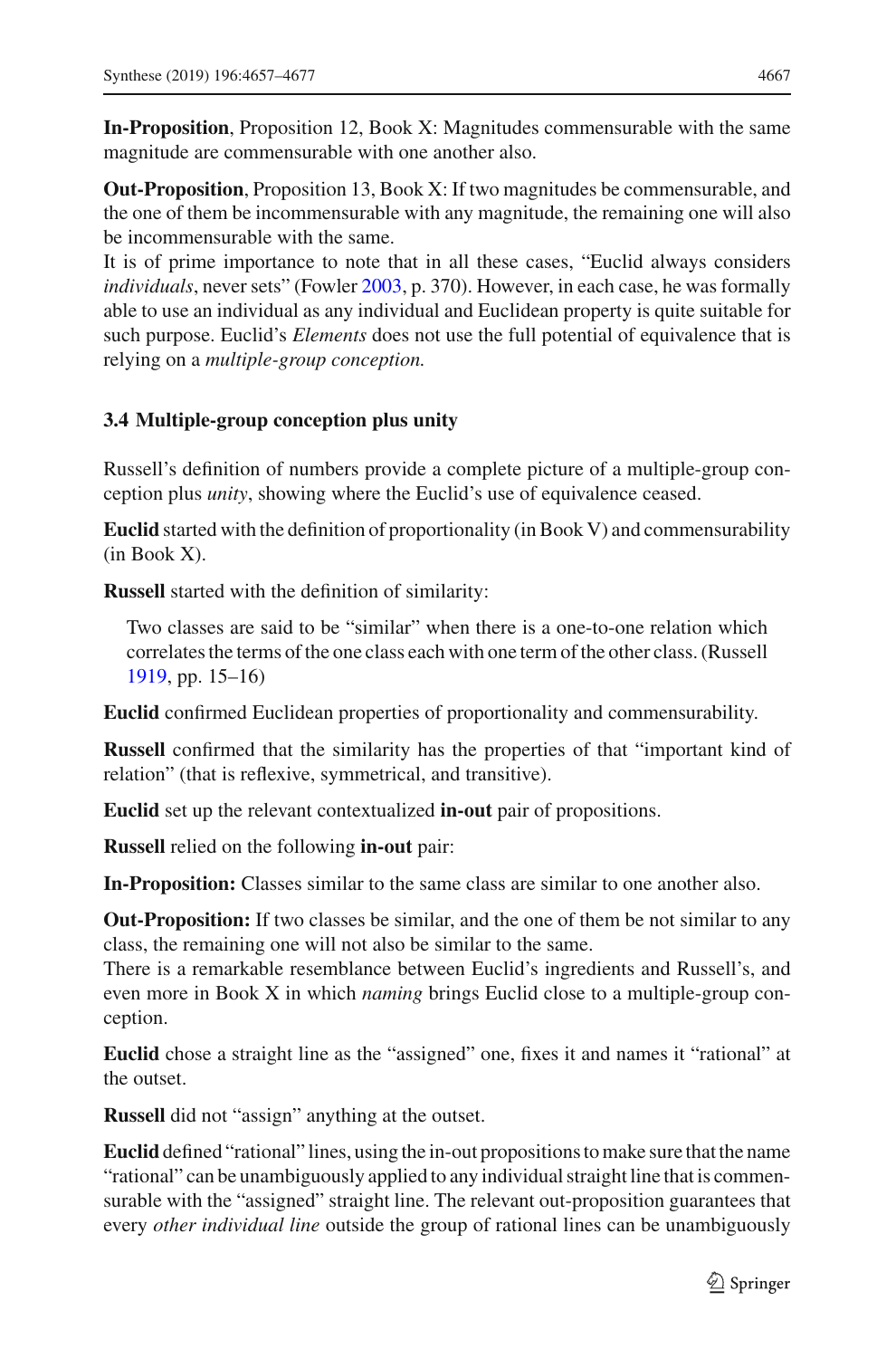called "irrational". Then, using the same approach, constructing, fixing and naming, he continued to construct thirteen different irrationals (medial, binomial, major, and so forth), proving that the same name can be applied to any individual irrational commensurable with one of the named irrationals.

**Russell** let the relation itself (i.e. similarity) divide the classes into disjoint sets, initially giving any class a tentative focal status to define its *number*.

The number of a class is the class of all those classes that are similar to it. (Russel[l](#page-21-5) [1919,](#page-21-5) p. 18)

The in-out propositions guarantee that any individual class similar to the tentative focal class has the same number, and then allow Russell to eliminate the centrality of that focal class.

A number will be a set of classes such as that any two are similar to each other, and none **outside** the set is similar to any **inside** the set. (Russel[l](#page-21-5) [1919,](#page-21-5) pp. 18–19; emphasis added to show the role of the in-out propositions)

**Euclid** left a large infinite collection of individual irrational lines unattended and unnamed, not because of his approach (the same approach works for Gauss; see the next section), but because of the domain of discourse.

**Russell** succeeded in defining any natural number, not because of his approach, but because of the domain of discourse.

If the main difference between Euclid and Russell is not in their approaches, what is it?

**Euclid** always considers *individuals*.

**Russell** considers the *set* of the equivalent individuals.

To see the difference, let us *name* 5 as Euclid might have done it, and *define* 5 as Russell did it.

**Euclid:** Let any individual class of objects that is similar to the fingers on my right hand *be called* 5.

**Russell:** Let the set of similar classes to which the class of the fingers on my right hand belongs *be* 5.

Euclid's naming approach unavoidably leads the mind of an informed observer to equivalence classes. Even Fowler who argued against the presence of equivalence classes in the *Elements* could not avoid the language commonly used for equivalence classes when summarising some of the propositions of Book X.

(72/73 & 111/112, strengthened). The thirteen classes of alogoi lines, (medial, binomial, apotome, first bimedial, first apotome of a medial, …) are all disjoint; and any line that is commensurable or commensurable-in-square with a line in a given class is also in that class. (Fowle[r](#page-20-13) [1992](#page-20-13), p. 251)

There is one critical differences between Euclid and Russell: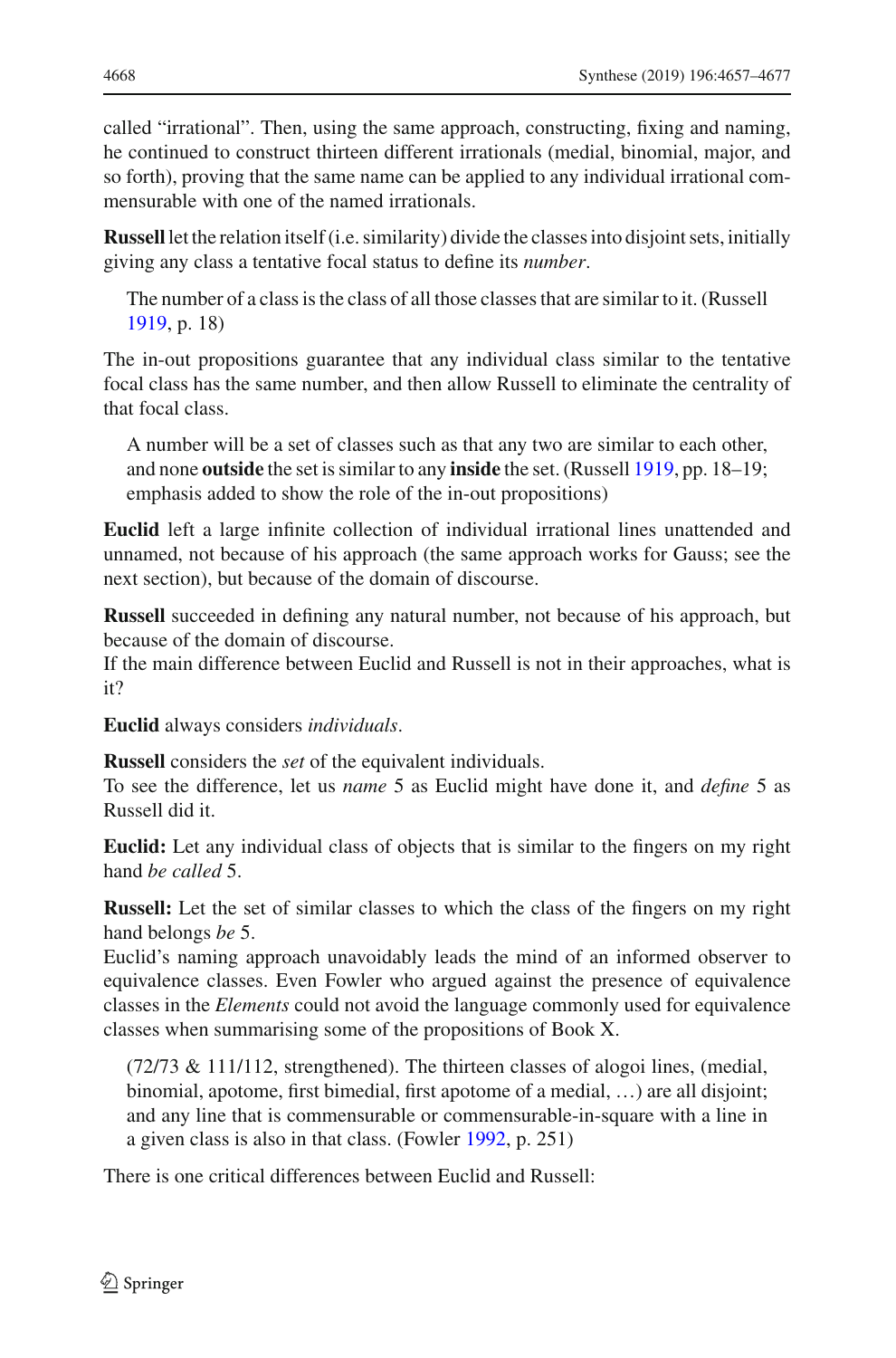Euclid's equivalent individuals remain as individuals, Russell's equivalent individual form a whole*, a unit.*

Russell addressed "**the unity of a class**" by distinguishing "the many from the whole which they form" (Russe[l](#page-21-5)l [1903](#page-21-4), p. 70) or by considering "the in the plural" (Russell [1919,](#page-21-5) p. 181; Hausdorf[f](#page-21-10) [1914](#page-21-10), p. 11). When defining numbers, Russell used a "bundle" to capture the unity.

We can suppose all couples in one bundle, all trios in another, and so on. In this way we obtain various bundles of collections, each bundle consisting of all the collections that have a certain number of terms. Each bundle is a class whose members are collections, i.e. classes; thus each is a class of classes. The bundle consisting of all couples, for example, is a class of classes: each couple is a class with two members, and the whole bundle of couples is a class with an infinite number of members, each of which is a class of two members. (Russel[l](#page-21-5) [1919,](#page-21-5) p. 14)

To sum up, a *partition* (as we know it) is a multiple-group conception plus unity. Without unity, the best that an informed observer can get is a completely divided domain of discourse. Gauss provides an example for us.

#### **3.5 Multiple-group conception minus unity**

If a number a divides the difference of the numbers b and c, b and c are said to be *congruent relative to* a; if not, b and c are *noncongruent*. The number a is called the *modulus*. If the numbers b and c are congruent, each of them is called a *residue* of the other. If they are noncongruent they are called *nonresidues*. (Gaus[s](#page-21-33) [1801,](#page-21-33) p. 1)

Gauss started with the definition of congruence, giving an equal status to *two* matching numbers (as Euclid whenever he dealt with equivalence). Unlike Euclid, he directly addressed *reflexivity* (though of course without using the term):

Since every number divides zero, it follows that we can regard any number as congruent to itself relative to any modules. (Gaus[s](#page-21-33) [1801,](#page-21-33) p. 1)

The Euclidean property of congruence is expressed as one of "properties of congruence that are immediately obvious":

*If many numbers are congruent to the same number relative to the same modulus, they are congruent to one another (relative to the same modulus).* (Gaus[s](#page-21-33) [1801](#page-21-33), p. 2; italics in the original)

Euclid needed to construct each irrational number before using it as a naming tool for the lines commensurable to it. He succeeded in constructing 13 naming tools, leaving a large infinity of irrationals unnamed. The names come naturally in the domain of integers: the least residues.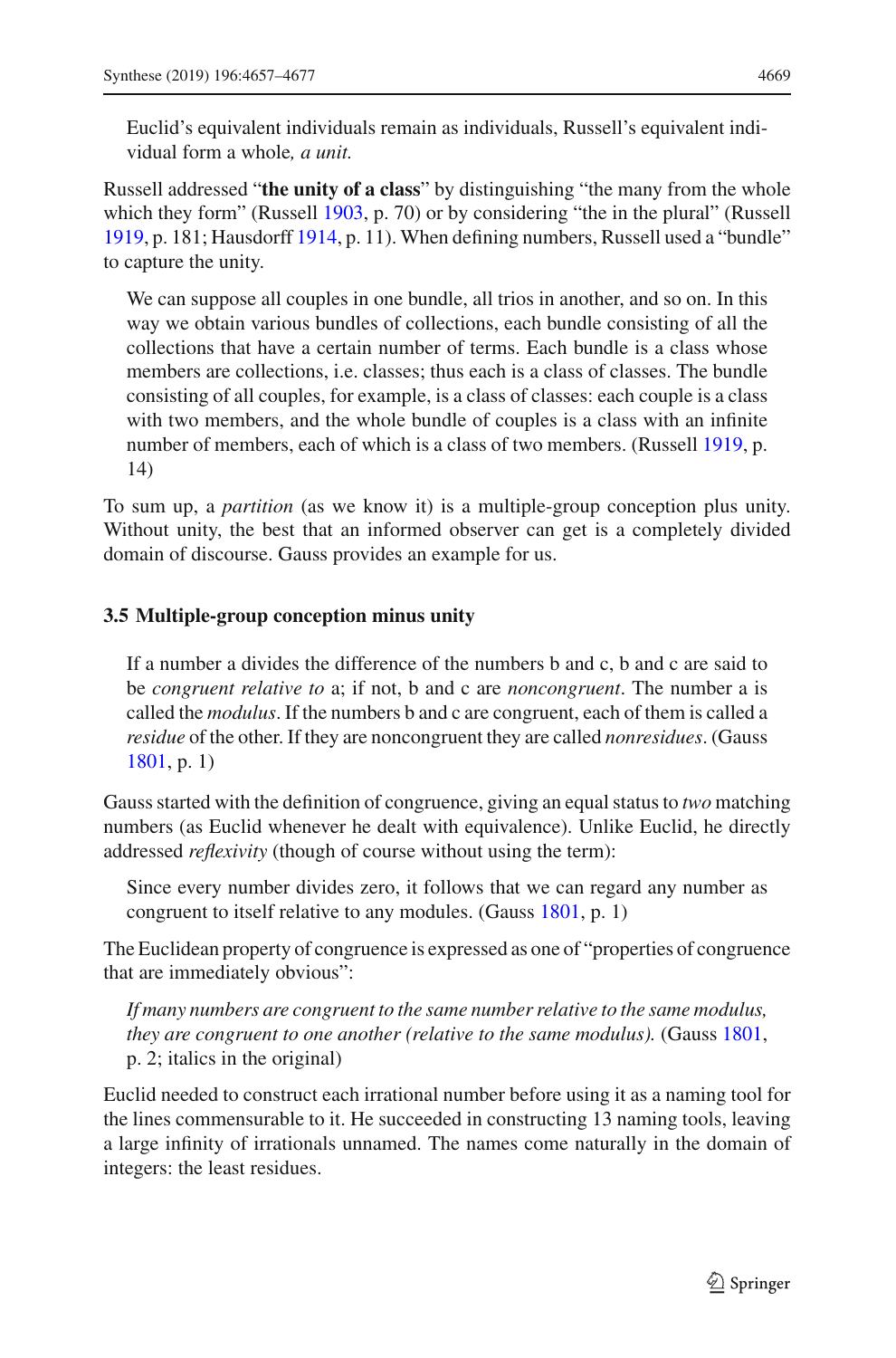Each number therefore will have a residue in the series 0, 1, 2…m–1 and in the [s](#page-21-33)eries 0, −1, −2 … −(m−1). We will call these the *least residues*. (Gauss [1801](#page-21-33), p. 2).

Take one of the least residues, say *a*, and an arbitrary number, say A. The following in-out propositions are used to check whether A belongs to the group determined by *a*, or not:

**In-Proposition:** If  $(a - A) / m$  is an integer then  $a \equiv A$ .

**Out-Propo[s](#page-21-33)ition:** If it  $[(a - A)/m]$  is a fraction then  $a \neq A$ . (Gauss [1801](#page-21-33), p. 2). Gauss was obviously aware that the equivalence defined has divided *all* of the integers into disjoint groups of congruent numbers.

*Congruent numbers have the same least residues; noncongruent numbers have different least residues.* (Gaus[s](#page-21-33) [1801,](#page-21-33) p. 3; italic in the original)

His approach, and even the language used, bears a remarkable resemblance to Russell's approach. However, his outcome is more in line with Euclid: multiple-group conception minus unity. He continued working with the individual integer numbers, never distinguishing "the many from the whole which they form". Unlike Euclid, he did not need to create new names since each number has a natural tag in the list of the least residues. In a way, the least residues play the role of the names. Any two numbers with the same tag can be used interchangeably without affecting the result of a calculation involving addition and multiplication. For example, let  $X = x^3 - 8x + 6$  and  $m = 5$ . Then for  $x = 0.5$  the value of *X* is 1; for  $x = 1, 6$  the value of *X* is 4. Generally, "The values of  $X$  produce these least positive residues:  $1, 4, 3, 4, 3, 1, 4$ , etc. where the fir[s](#page-21-33)t five numbers  $1, 4, 3, 4, 3$  are repeated infinitely often" (Gauss [1801,](#page-21-33) p. 3). Gauss continued to use the *old* entities endowed with a new structure. Russell structured the old entities to *define new units*. However, it seems that Russell was not the first.

#### **4 The originator**

Adopting a variation approach, we have not been primarily concerned with the individuals for their own sake. However, now that we have different historical appearances of equivalence we might use the variations to examine the role of some individual who might be considered as the originator of mathematical notion of equivalence by which we define a new entity. We mainly focus on Dedekind who is Fowler's favourite nominee for introducing the idea of equivalence classes. Then we shortly compare the role of some of the other favourite nominees with Dedekind.

#### **4.1 Dedekind**

In 1857, in the study of "congruence with respect to a double modulus", Dedekind [\(1857;](#page-20-14) Fricke et al. [1930,](#page-21-34) pp. 46–47) treated certain congruence classes explicitly as objects/units. He first considered an equivalence with respect to a prime modulus *p*, on polynomials with integer coefficients. Accordingly, we have infinitely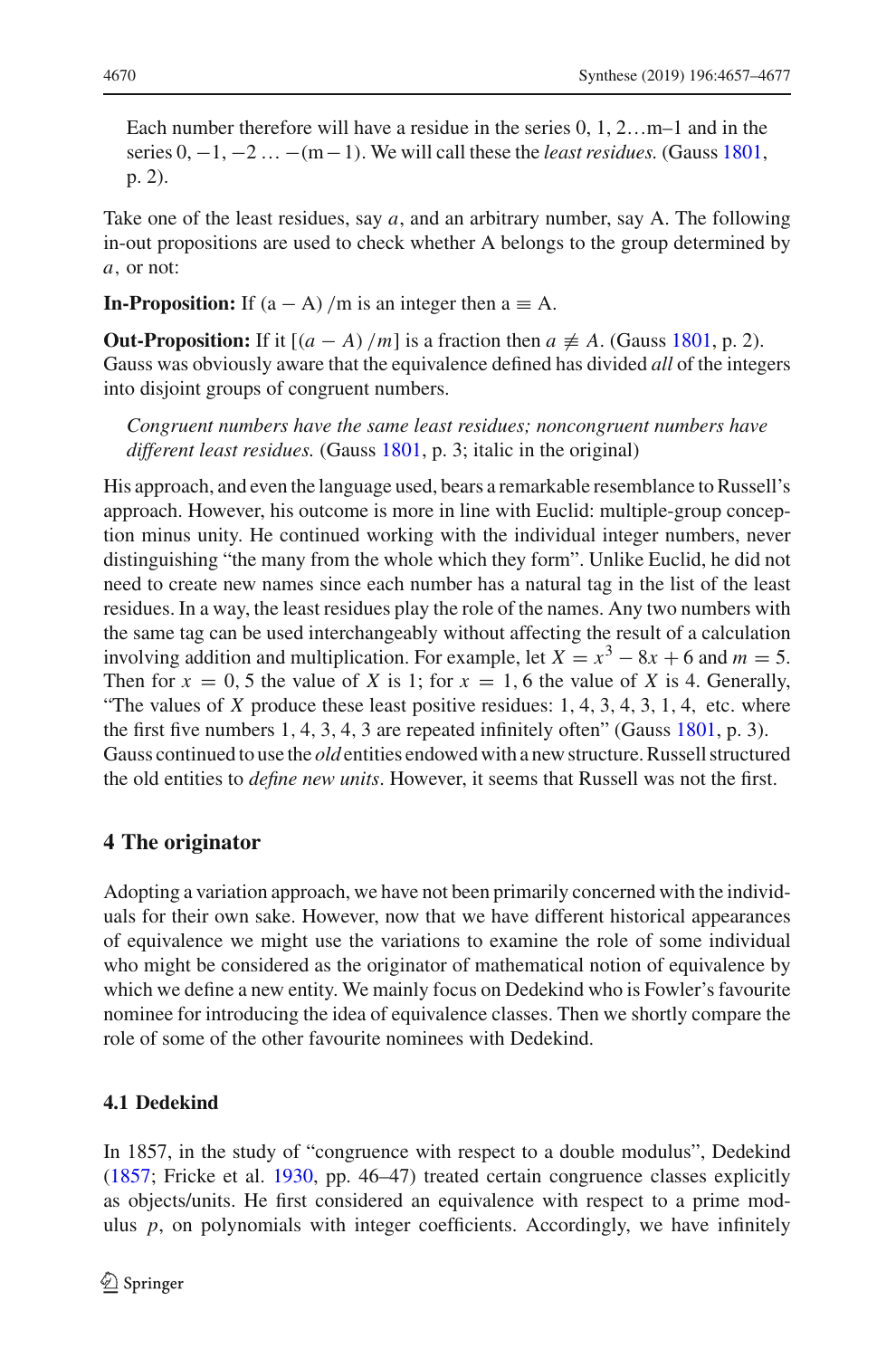many function-classes (Funktionenklassen) of "the whole system of infinitely many functions congruent to one another according to the modulus *p*." Now the second congruence was defined on the infinitely many disjoint equivalent classes of the first congruence (hence, the name double modulus):

Two function-classes or their representative *A* and *B* are called congruent with respect to the function-class with representative *M* …

Interestingly, Dedekind freely moved from the congruence to the classes of congruent elements without any further explanation about the property (or properties) of the congruence which makes the "creation" of the classes possible. In fact, he played with the idea for a long time: in 1857, no mention of any property at all; in 1863, in Dirichlet's lectures on number theory, he addressed the break of matching in the notation introduced by Gauss,  $a \equiv b \ (mod k)$ ; there is the left and right of the  $\equiv$  sign.

Since the two numbers *a* and *b* play the same role in the congruence relation [the word *relation* has been added by Stillwell in the translation], one may obviously exchange [t](#page-20-15)he numbers to the left and right of the  $\equiv$  sign" (Dirichlet [1863,](#page-20-15) p. 22).

Then reflexivity and transitivity appear as the *theorems*that "are clear from the concept of congruence." In the same publication, he moved beyond just dividing the integer numbers into the classes of congruent numbers; he came close to the unity of each class.

All numbers belonging to the same class have many properties in common, so that *they behave almost as a single number relative to the modulus k*. (Dirichle[t](#page-20-15) [1863;](#page-20-15) italic is mine)

In 1871, in Supplement X, in order to classify all existing numbers into classes (mod *a*) he mentioned only the Euclidean property of congruence.

Since two integers congruent with the same integer are congruent with one another, Then one can classify all existing numbers into classes (mod a) by taking two congruent numbers into the same class, two incongruent ones into two different classes. [\(1871;](#page-20-16) my translation)

In 1888, he explicitly wrote, "Every system is similar to itself", and then stated and used the Euclidean property of similarity to classify sets.

We can classify sets by putting in one class those sets that are similar to each other. So if Q, R, S, …are similar to a particular set R, then they will all be in the same class, and we may call R a representative of that class. According to [33], that class is not changed by choosing a different representative from the same class.

In 1877 (pp. 64–65), he explicitly mentioned only the transitivity as the property that "leads to the notion of a class of numbers relative to a module *a*." In the same publication, he referred only to the Euclidean property to partition the ideals of a field into classes (Dedekin[d](#page-20-17) [1877](#page-20-17), p. 146).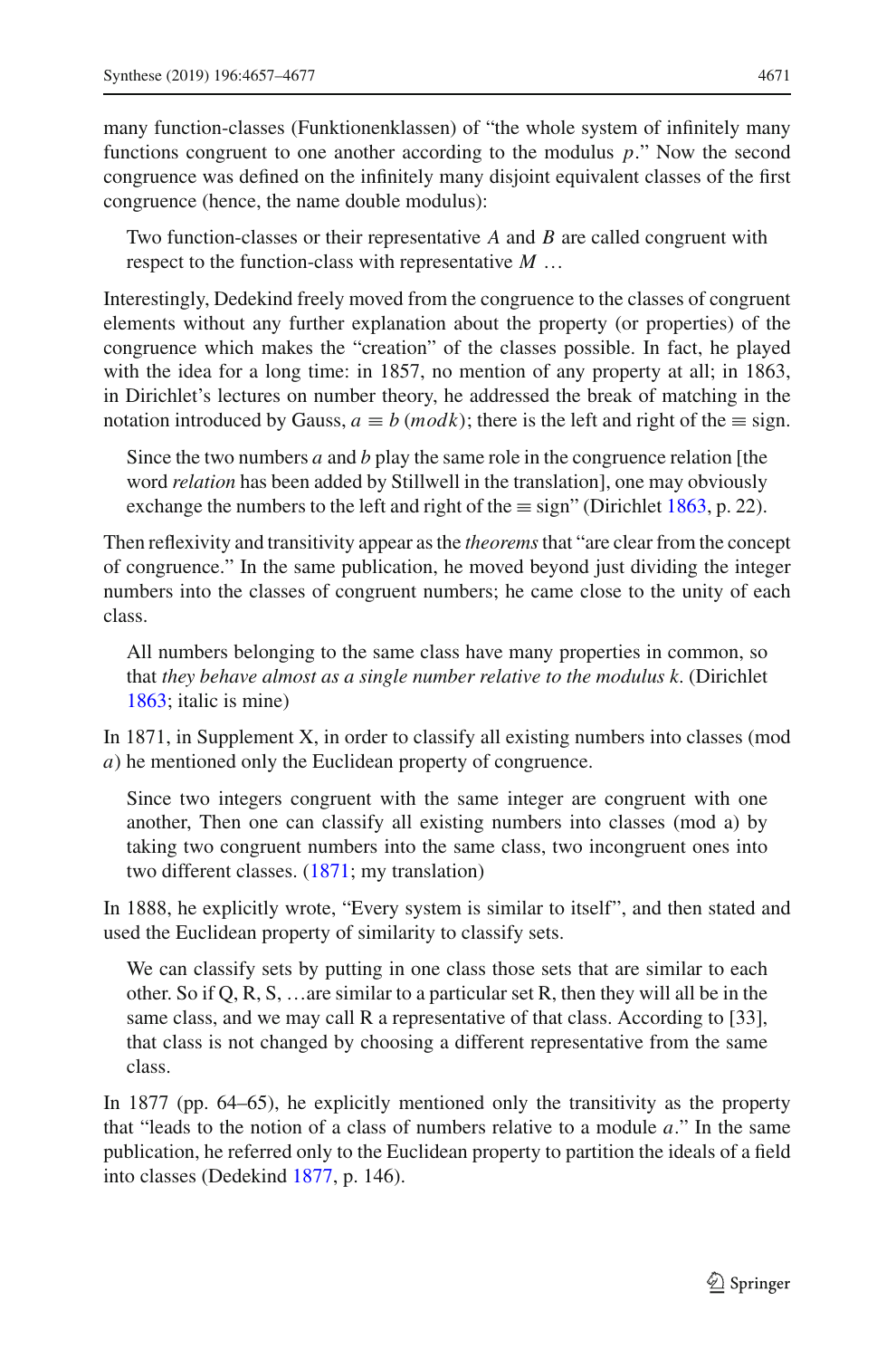If two ideals  $a'$ ,  $a''$  are equivalent to a third,  $a$ , then  $a'$  and  $a''$  are equivalent to each other… It follows that the ideals can be partitioned into classes. [Notice the use of the word *equivalent*]

Eventually—following some unfinished and unpublished previous attempts at defining negative numbers—it is in an unpublished manuscript dated 1890, where Dedekind specified the three defining properties (of an equivalence relation) that we use today to "create" the integer numbers (negatives, zero, and positives).

Consider all the pairs of natural numbers  $\alpha_1, \alpha_2$  (which must be clearly distinguished from the pair of numbers  $\alpha_2, \alpha_1$ . To be brief, let us denote a pair of numbers  $\alpha_1, \alpha_2$  by a single letter  $\alpha$ . Let  $\alpha$  be the pair of numbers  $\alpha_1, \alpha_2$ and  $\beta$  the pair of numbers of  $\beta_1$ ,  $\beta_2$ . Let the congruence  $\alpha \equiv \beta$  mean that  $\alpha_1 + \beta_2 = \beta_1 + \alpha_2$ . Then it is obvious the congruence of two pairs off numbers  $\alpha$ ,  $\beta$  is symmetrical, reciprocal [eine symmetrische, gegenseitige] i.e. if  $\alpha \equiv \beta$ it follows  $\beta \equiv \alpha$ ; moreover, we always have  $\alpha \equiv \alpha$ ; finally, of  $\alpha \equiv \beta$  and  $\beta \equiv \gamma$ always follows  $\alpha \equiv \gamma$ . (De[d](#page-20-18)ekind [1890\)](#page-20-18)

If we just replace "the pairs of natural numbers  $\alpha_1, \alpha_2$ " with "the ordered pairs"  $(\alpha_1, \alpha_2)$ " and use the language of sets, the above excerpt would be hardly distinguishable from what we can find in a modern textbook (e.g. Stewart and Tal[l](#page-21-35) [2015](#page-21-35)). So would the rest of the article in which Dedekind completes the "act of creation" in which he explicitly treats each distinct class of congruent pairs as a *unit*. It is denoted by *n* if one of the representatives is the pair  $m, n + m$ , hence positive; by  $\overline{n}$  if one of the representatives is the pair  $n + m$ ,  $m$ , hence negative; and by 0 (Null Klasse) if "the class ( $\alpha$ ) contains a pair  $\alpha$  whose numbers  $\alpha_1, \alpha_2$  are identical to one another."

It seems that "It's already in Dedekind" (Es steht schon bei Dedekind, as Emmy Noether used to say about Dedekind's works in ideal theory). Intriguingly, rarely has a publication close to the time of Dedekind cited him as someone who contributed to the idea of equivalence classes, let alone as the one who introduced it. The next section gathers the reasons that can be given within the scope of the paper for such an oversight.

# **4.2 Why not Dedekind**

Let us examine the role of some of the favourite nominees for the title "The Originator".

**Frege** Most of the time it does not seem that Dedekind was concerned with the whole procedure of forming equivalence classes as something worthy of particular attention on its own; he was simply applying it in the context at hand. Frege, on the other hand, was too concerned with meaning (not necessarily formulation) of the procedure in all generality, being aware that it is something out of ordinary "to use the concept of identity, taken as already known, as a means for arriving at that which is to be regarded as being identical" (Freg[e](#page-20-9) [1884,](#page-20-9) § 63). Of the two, Frege was more willing to take the newly *defined* objects to be the equivalence classes themselves (Ziegler 2013; [https://](https://mathoverflow.net/a/135375/29316) [mathoverflow.net/a/135375/29316\)](https://mathoverflow.net/a/135375/29316). Dedekind was reluctant to take a set itself as the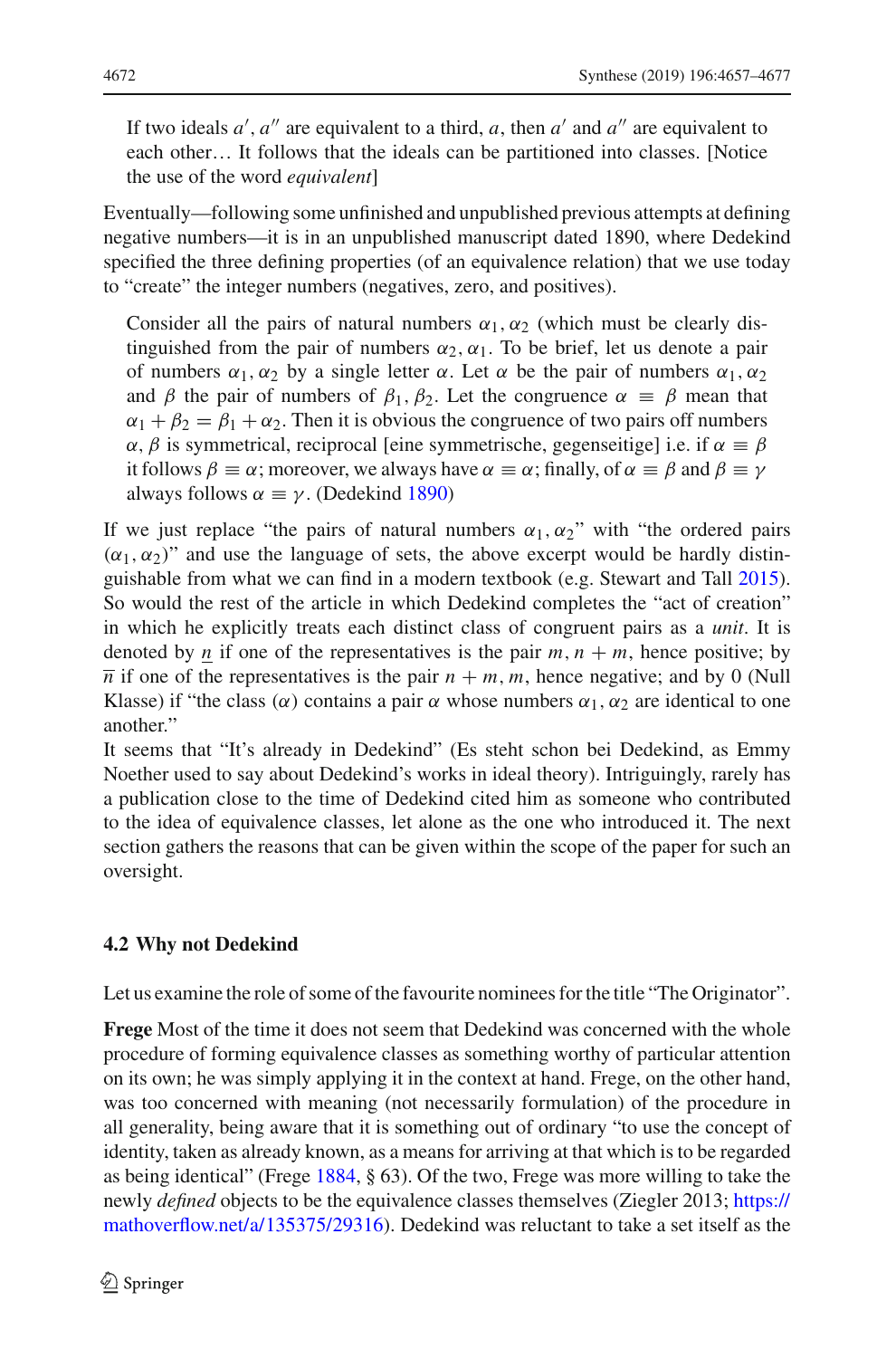*created* object. For example, in a letter to Weber, dated 24 January 1888, he wrote (Schee[l](#page-21-36) [2014](#page-21-36), p. 277; my translation):

I would advise under the number (number, cardinal number) not to understand the class (the system) of all finite systems similar to one another, but rather something new (corresponding to the class), what the mind creates. (Underlined in the original.)

And in a few lines down, regarding his definition of real numbers, he wrote:

You say that the irrational number is nothing at all other than the cut itself, while I prefer to create something new (of the cut), which corresponds to the cut, and of which I say that it produces the cut. We have the right to associate ourselves with such a creative power.

In both cases, Dedekind just expressed his preference and encouraged Weber to go the way that he wishes. Weber's way was somehow the same as Frege's and the way that we treat equivalence classes today; hence the name of Frege as a pioneer. However, it is not easy to find in Frege's examples the common properties that would lead to the formation of equivalence classes. The clearest indication of those properties is in the context of parallel lines, where Frege mentioned the essential role of the Euclidean property:

If it were false that "straight lines parallel to the same straight line are parallel to one another", then we could not transform  $a \parallel b$  into an identity.

Of the two (Dedekind and Frege), Dedekind (at least in his later work) was more attentive to properties of equivalence leading to equivalence classes. Years later, Russell polished Frege's treatment, paying a full attention to the properties of equivalence (see below).

**Cantor** As Stillwell (1996, p. 44; Dedekin[d](#page-20-17) [1877\)](#page-20-17) puts it, "fighting 2000 years of tradition" and against "the horror of infinity", Dedekind, as early as 1857, dealt with infinite equivalence (congruence) classes as mathematical objects. This is when most mathematicians were not willing to consider a theory based on infinite sets (Stillwell, ibid). In the context of congruence classes, those mathematicians could happily resort to the representatives (individuals) in the fashion of Gauss. However, when it came to cardinal numbers, they could not avoid Cantor's approach, and hence years later, you might find "G. Cantor's classical procedure of defining …a new kind of quantities" (Von Neuman[n](#page-21-18) [1936,](#page-21-18) p. 96) as the origin of making the equivalence classes and working with them as objects.

**Russell** (nominated by Halmo[s](#page-21-37) [1982,](#page-21-37) and many others). Russell's definition of numbers had the philosophical standing of Frege, the precision of Dedekind's unpublished manuscript in 1890 (see above), and Cantor's set theory [\(1895,](#page-20-10) [1897](#page-20-19), [1915](#page-20-20) in English) in a relatively matured state of its development.<sup>[3](#page-17-0)</sup> In a way, Russell's approach to the relation of equivalence and the relevant classes of equivalent individuals had nearly

<span id="page-17-0"></span><sup>&</sup>lt;sup>3</sup> Russell truly stood on the shoulders of giants. In addition to Frege, he attentively read both Dedekind and Cantor (who himself was directly influenced by Dedekind; see Ferreiró[s](#page-20-0) [2008](#page-20-0)).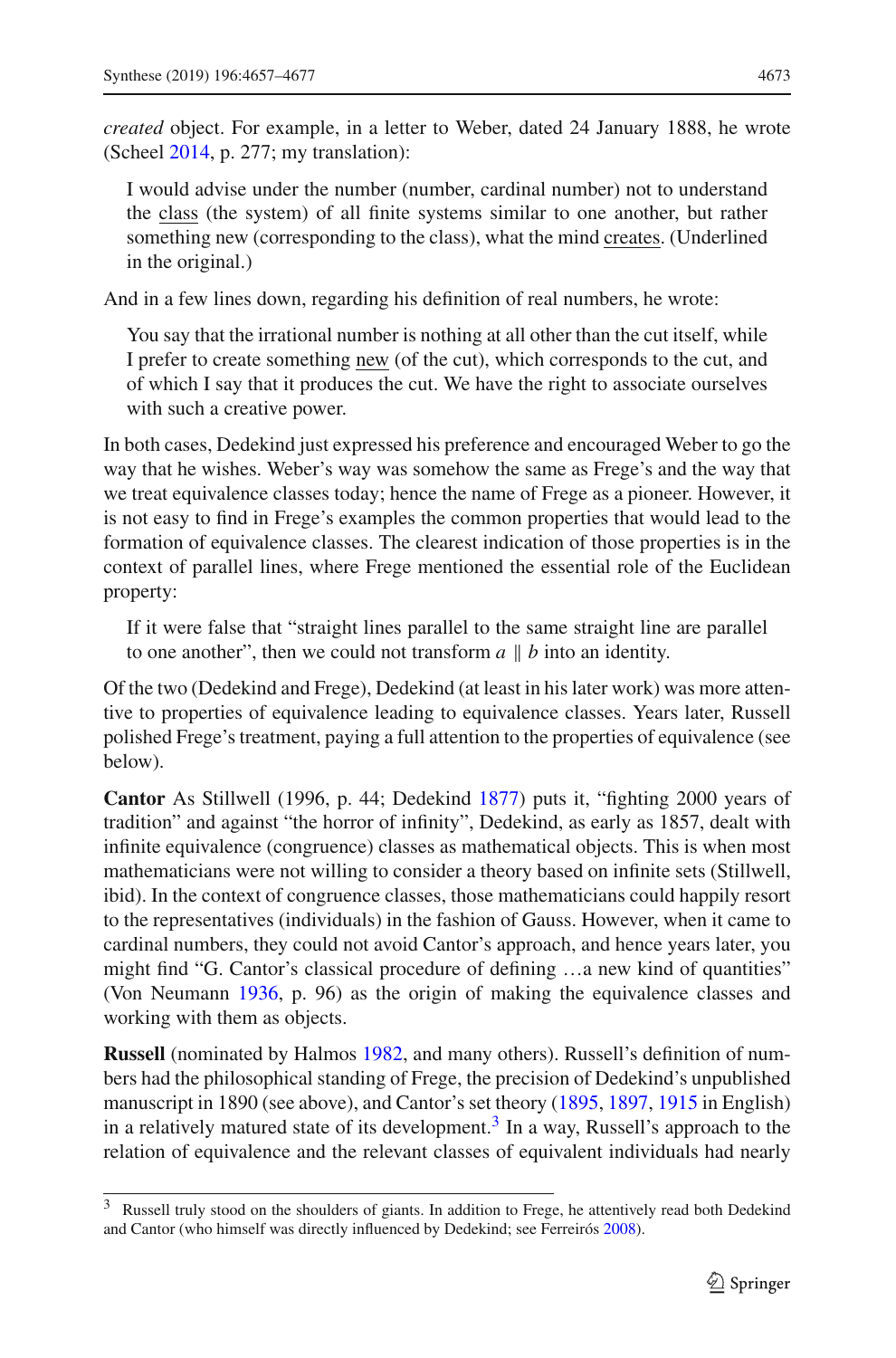all the features that eventually became established but the names of "equivalence relation" and "equivalence class". The names brings us back to where we started our long journey in this paper, which means that, it is the time to conclude the paper.

# **5 Conclusions**

The rather simple set-theoretic treatment of equivalence might mislead us to read our own understanding into the history of equivalence. The main thesis of this paper is that the history of equivalence relation and equivalence class should be studied within the history of equivalence, not as the history of equivalence. There is a distinction between equivalence as an experience (of matching) and equivalence as a relation, and between a group (of equivalent individuals) and a set—"formed by the grouping together of single objects into a whole" (Hausdorf[f](#page-21-10) [1914,](#page-21-10) p. 11). As an experience of matching, the equivalence of two objects is established from the outset (e.g. Euclid starts by saying that "two segments are congruent to each other"); as a relation, the equivalence of two objects is derived by showing that the initial imposed order is irrelevant (e.g. Hilbert finishes by saying that "two segments are congruent to each other"). In matching, transitivity and the Euclidean property are indistinguishable (e.g. Euclid, Gauss, Cantor, and many others); in relating, which is initially based on *ordered pairs*, transitivity needs to be accompanied by some other properties to give the Euclidean property (e.g. almost every author after Russell's classification of relations). In both experiences of equivalence (matching and relating), intuitively at least *two* objects are involved. Thus *reflexivity* might be overlooked or bypassed (e.g. Euclid), disallowed by the context (e.g. parallel lines in Euclid and Hilbert), enforced by the context (e.g. congruent numbers in Gauss), derived (e.g. congruent segments in Hilbert), or *chosen* (e.g. Peano's definition by abstraction).

In fact, all of the three defining properties of equivalence relations have been chosen to *recreate* different aspects of our experience of equivalence in which:

- (1) We work with two unordered equivalent objects, replacing one with the other. (All)
- (2) We work with equivalent objects, giving them the same name or using one of them as a representative of all. (Euclid)
- (3) We restructure the universe of our discourse into disjoint groups of equivalent objects. (Gauss)

Up to this point, we have worked with the individuals (of the universe of our discourse); using Frege's famous example, it is like working with parallel lines without any attention to the notion of direction. Then, "around the time of Dedekind", we gradually learned to work with the groups of equivalent individuals, regarding each group as an object of its own. Dedekind himself contributed to this approach in several different contexts. Then, some philosophical considerations (notably, Frege, Peano, Russell, and Dedekind himself) helped us to realize that forming equivalence classes is a *new* way to define mathematical objects, old or new. This changed equivalence from being an organisational tool (used to organize the objects at hand) to being a creative tool (used to create new objects). This was not just recreating different aspects of our everyday experience of equivalence; rather, it was creating something out of the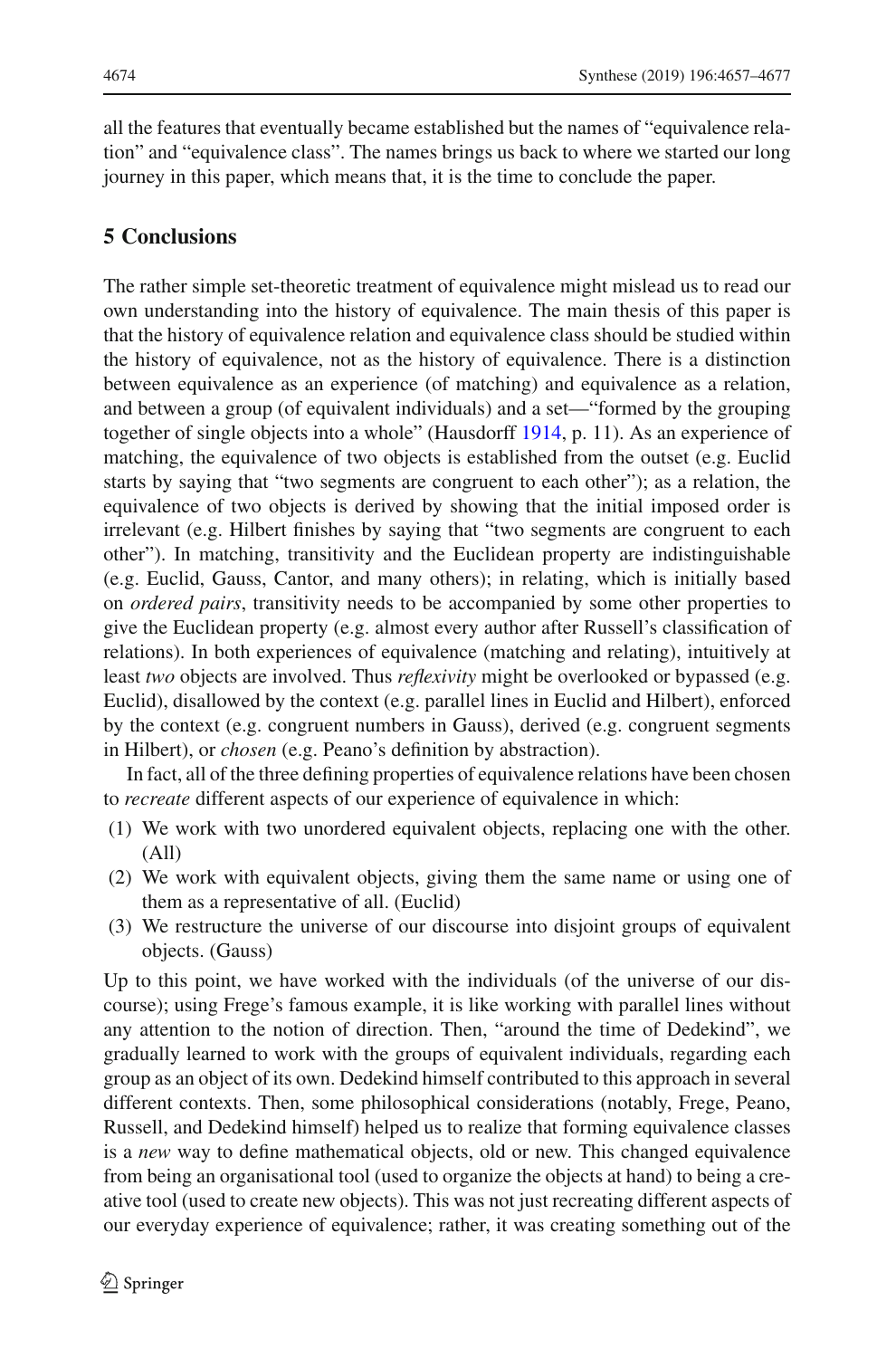original equivalence. Thus, let us put it here, further away from the other three aspects mentioned above, to highlight its fundamental difference.

(4) We learned to appreciate equivalence classes on their own differentiated from their individual representatives.

Cantor's definition of cardinal numbers and Russell's definition of numbers contributed to the popularity of the approach. Meanwhile, the development of set theory gave us a powerful tool to formalize and express it. To quote Quine [\(1940,](#page-21-38) p. 121):

This is the end; no abstract object other than classes are needed—no relations, function, numbers, etc., except insofar as these are constructed simply as classes.

That end has made the study of the relevant history a very complicated endeavour. Set theory, as powerful as it is, has nearly hidden all the distinctions made in this paper. As such, Euclid's definition of ratio is hardly distinguishable from a modern definition of ratio as an equivalence class; after all, both start with this fundamental observation that "Ratios which are the same with the same ratio are also the same with each other." No wonder that Fowler could not convince Zeeman for about 40 years. The only tool that Fowler had was the normative account of equivalence relations and equivalence classes. The approach used in this study allowed us to see the variation in historical examples that seemed to be the same through the window of the standard framework. However, our approach shares something critical with Fowler's: both are less attentive to philosophical discussions historically interwoven with the subject; Fowler even less so.

Philosophers of math say they can find it in Frege; I couldn't, at least not in a form recognisable to me! (Perhaps you may have noticed that mathematicians are in general ignorant and lukewarm about Frege, so I won't say any more!)

Yet, perhaps the main contribution belongs not to a person, a mathematical theory, a domain of study, but it belongs to the acceptance of what Timothy Gowers [\(2002,](#page-21-39) p, 18) calls "the abstract method in mathematics", that "can be encapsulated in the following slogan: a mathematical object *is* what it *does*." The following comment on the definition of cardinal numbers, written by Hausdorff about a century ago, shows the influence of this attitude on our understanding of equivalence.

This formal explanation says what the cardinal numbers are supposed to do, not what they are. More precise definitions have been attempted but they are unsatisfactory and unnecessary. Relations between cardinal number are merely a more convenient way of expressing relations between sets; we must leave the determination of the "essence" of the cardinal number to philosophy. (Hausdorf[f](#page-21-10) [1914,](#page-21-10) pp. 28–29)

How and why this attitude started and spread is another story. Whatever that story is, it seems that equivalence is one of its main characters. Equivalence has had many different faces and for a long time, no name (generally accepted) and at the same time many different names (locally used). As Jeremy Gray has eloquently summed it up: "It is striking, though, as you show, that when subsequent mathematicians felt the need for these concepts they found themselves inventing new words, which strongly suggests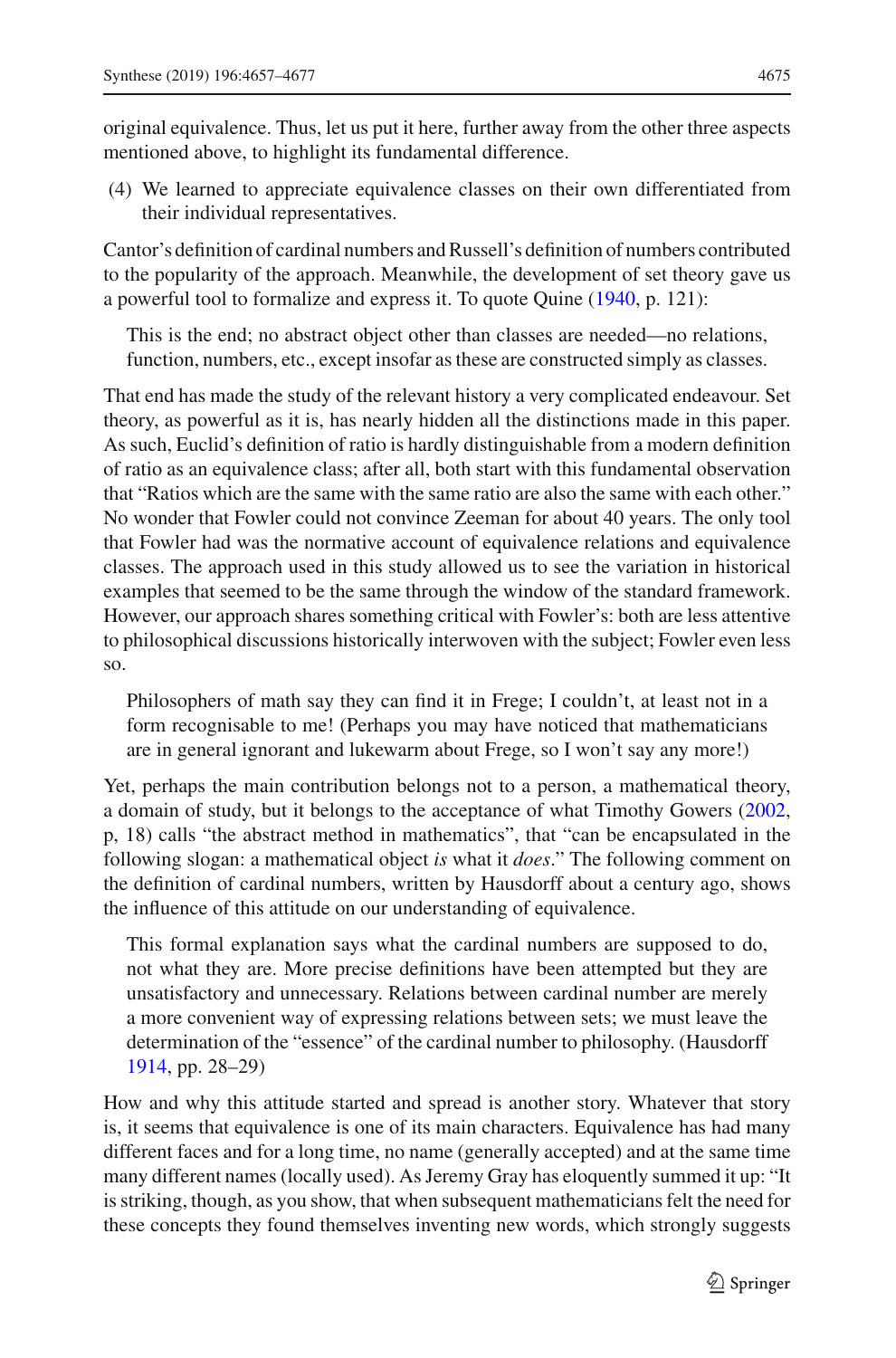that they were unaware that the concepts were already out there. But history does not favour the discoverers of modest concepts." (Private communications) The four aspects of the created equivalence can be used to study the works overlooked in the current paper (e.g. Kronecker or Gauss' theory of binary quadratic forms). However, it seems that the acceptance, polishing and mathematicising the equivalence had been mainly an unplanned collaborative work fertilizing its own underlying ground of "the abstract method in mathematics".

**Acknowledgements** I am sincerely thankful to Jeremy Gray whose comments on the first draft of the paper made it twenty pages shorter.

**Open Access** This article is distributed under the terms of the Creative Commons Attribution 4.0 International License [\(http://creativecommons.org/licenses/by/4.0/\)](http://creativecommons.org/licenses/by/4.0/), which permits unrestricted use, distribution, and reproduction in any medium, provided you give appropriate credit to the original author(s) and the source, provide a link to the Creative Commons license, and indicate if changes were made.

#### **References**

- <span id="page-20-12"></span>Asghari, A. H. (2009). Experiencing equivalence but organizing order. *Educational Studies in Mathematics*, *71*(3), 219–234. [https://doi.org/10.1007/s10649-008-9173-x.](https://doi.org/10.1007/s10649-008-9173-x)
- <span id="page-20-2"></span>Birkhoff, G. (1935). On the structure of abstract algebras. In *Mathematical proceedings of the Cambridge philosophical society* (Vol. 31, No. 4, pp. 433–454).
- <span id="page-20-5"></span>Birkhoff, G. (1940). *Lattice theory* (Vol. 25). Providence: American Mathematical Society.
- <span id="page-20-4"></span>Birkhoff, G. (1948). *Lattice theory* (Vol. 25). Providence: American Mathematical Society.
- <span id="page-20-7"></span>Birkhoff, G. (1964). *Lattice theory* (Vol. 25). Providence: American Mathematical Society.
- <span id="page-20-6"></span>Birkhoff, G., & MacLane, S. (1941). *A survey of modern algebra*. New York: MacMillan Company.
- <span id="page-20-10"></span>Cantor, G. (1895). Beiträge zur Begründung der transfiniten Mengenlehre. *Mathematische Annalen*, *46*(4), 481–512.
- <span id="page-20-19"></span>Cantor, G. (1897). Beiträge zur Begründung der transfiniten Mengenlehre. *Mathematische Annalen*, *49*(2), 207–246.
- <span id="page-20-20"></span>Cantor, G. (1915). *Contributions to the founding of the theory of transfinite numbers* (Vol. 1). Chicago: Open Court Publishing Company.
- <span id="page-20-3"></span>Carnap, R. (1928). *Der logische Aufbau der Welt*. Berlin: Springer.
- <span id="page-20-11"></span>Dedekind, R. (1854). Über die Einführung neuer Funktionen in der Mathematik. Reprinted in R. Fricke et al.(eds.), *Gesammelte Mathematische Werke* (Vol. 3, pp. 428–438). Gesammelte Math.
- <span id="page-20-14"></span>Dedekind, R. (1857). Abriss einer Theorie der höhern Congruenzen in Bezug auf einen reellen Primzahl-Modulus. *Journal für die reine und angewandte Mathematik*, *54*, 1–26.

<span id="page-20-16"></span>Dedekind, R. (1871). Uber die Komposition der binaren quadratischen Formen, supplement X to Dirichlet's Vorlesungen über Zahlentheorie, F. *Vieweg, Braunschweig* (pp. 399–407).

- <span id="page-20-17"></span>Dedekind, R. (1877). *Theory of algebraic integers*. Translated and introduced by John Stillwell (1996). Cambridge: Cambridge University Press.
- <span id="page-20-18"></span>Dedekind, R. (1890). Erweiterung des Zahlbegriffs auf Grund der Reihe der natürlichen Zahlen. Dedekind III, 2, I. Printed in: Sinaceur, H. *La création des nombres*. Paris: J. Vrin. (2008).
- <span id="page-20-15"></span>Dirichlet, P. G. L. (1863). *Vorlesungen über Zahlentheorie*. English translation by J. Stillwell (American Mathematical Society, Providence, 1991). Providence: American Mathematical Society.

<span id="page-20-1"></span>Dummett, M. A. (1991). *Frege: philosophy of mathematics*. Cambridge: Harvard University Press.

- <span id="page-20-0"></span>Ferreirós, J. (2008). *Labyrinth of thought: A history of set theory and its role in modern mathematics*. Basel: Birkhäuser Basel.
- <span id="page-20-13"></span>Fowler, D. (1992). An invitation to read Book X of Euclids Elements. *Historia Mathematica*, *19*(3), 233– 264. [https://doi.org/10.1016/0315-0860\(92\)90029-b.](https://doi.org/10.1016/0315-0860(92)90029-b)
- <span id="page-20-8"></span>Fowler, D. (2003). *The mathematics of Platos academy: A new reconstruction*. Oxford: Clarendon Press.
- <span id="page-20-9"></span>Frege, G. (1884). *The foundations of arithmetic: A logico-mathematical enquiry into the concept of number*. Oxford: Blackwell.